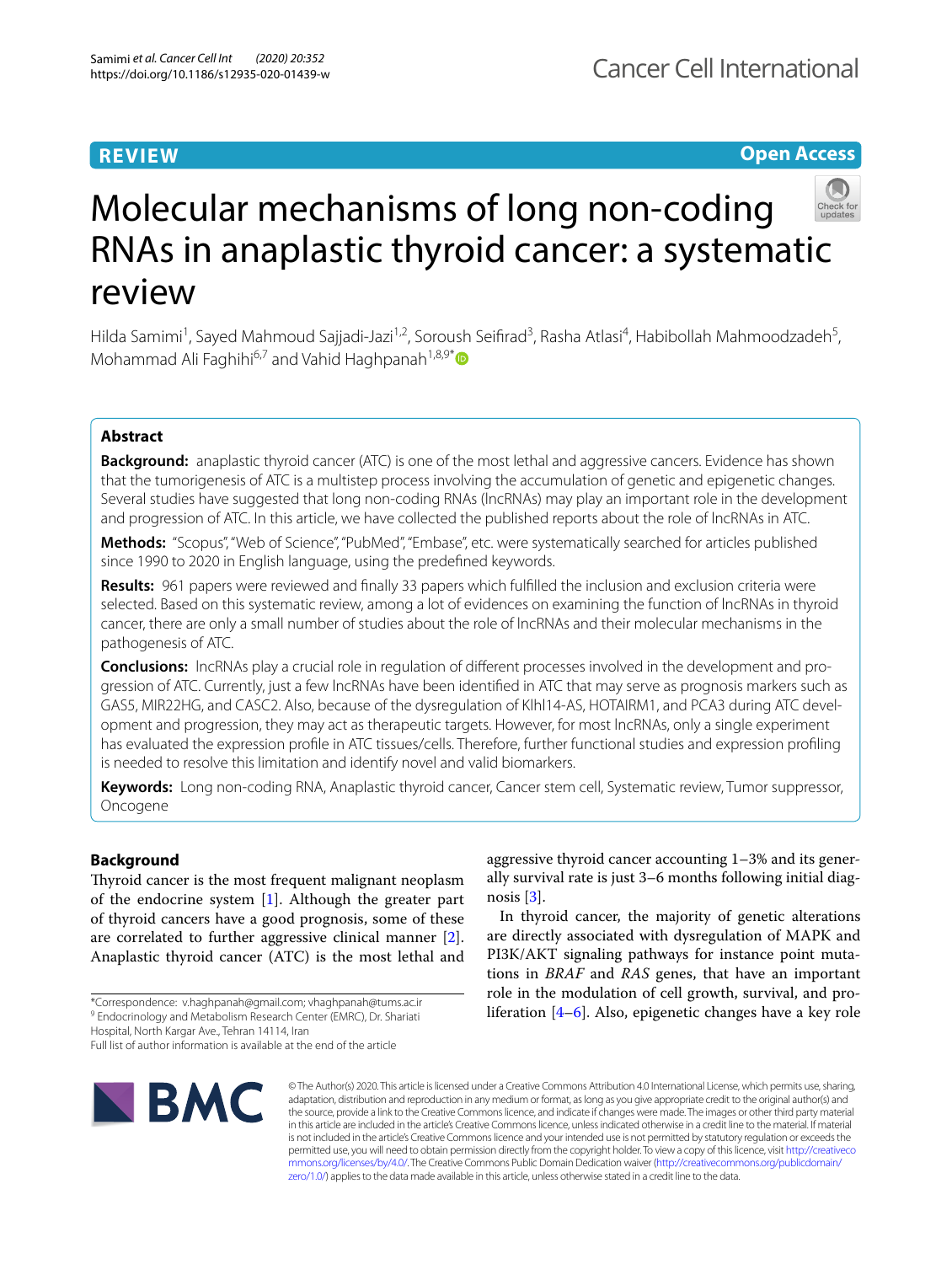in the alterations of gene expression pattern in thyroid cancer [\[7](#page-11-5)].

In addition to genetic and epigenetic events, other biological mechanisms including non-coding RNAs (ncRNAs) play an important role in regulation of approximately all steps of cancer progression such as cell growth, epithelial to mesenchymal transition (EMT), and multidrug resistance (MDR) [[6,](#page-11-4) [8\]](#page-11-6). Based on their size, ncRNAs are usually classifed as small ncRNAs incuding miRNAs, siRNAs, piRNAs, etc. and long non-coding RNAs (lncR-NAs) with the length of longer than 200 nucleotides [\[8](#page-11-6)]. In contrast to small ncRNAs, lncRNAs are much less recognized relating to their roles in tumorigenesis and cancer progression, especially in ATC [\[9](#page-11-7), [10](#page-11-8)].

In this article, we conducted a systematic review to evaluate the role of lncRNAs in ATC and discuss their molecular mechanisms in the pathogenesis of ATC and importance as potential diagnostic and prognostic biomarkers and therapeutic molecular targets for ATC.

## **Method**

The main databases searched were "Scopus", "Web of Science (ISI)", "PubMed", and "Embase". Furthermore, to fnd more evidences, other sources such as "Google Scholar" were reviewed. The main search keywords were "long non-coding RNA", "noncoding RNA", "thyroid cancer" and "anaplastic thyroid cancer", and their logical combinations, related words and phrases, Medical Subject Headings (MeSH) terms, EBSCO thesaurus terms and Emtree terms. The search was restricted to the articles published in English language.

The inclusion criteria were studies which assessed the role of lncRNAs in thyroid cancer from 1990 to February 2020. The exclusion criteria were defined as articles which focused only on the role of lncRNAs in thyroid cancer other than ATC and non-English language studies. The titles and abstracts of articles were reviewed at once for the inclusion and exclusion criteria. In the next step, the full texts of the selected articles were re-evaluated to ensure they meet the eligibility criteria. Finally, to increase the comprehensiveness of the study, the reference lists of the selected articles were reviewed to identify other relevant studies.

### **Results**

In the systematic search, 2076 published articles were identifed. After removing the duplicates, 961 papers remained, which were reviewed by title/abstract and 851 articles were excluded because of irrelevant contents, lack of details, review articles and conference abstract as well as non-English papers. Finally, among the remaining 110 studies, 33 papers were found to fulfll the eligibility criteria by a full-text review and were selected for a systematic review. Figure [1](#page-2-0) demonstrates the search flowchart of evidence acquisition according to the preferred reporting items for systematic reviews and meta-analyses (PRISMA) method. Based on our literature review, among a lot of evidences on examining the function of lncRNAs in thyroid cancer, there are only a small number of studies about the role of lncRNAs and their molecular mechanisms in the pathogenesis of ATC. All of the lncR-NAs demonstrated to be involved in the development and progression of ATC are summarized in Table [1](#page-3-0).

## **Discussion**

Rising research indicates that lncRNAs have an important function in biology of thyroid cancers. Dysregulation of some lncRNAs is involved in thyroid tumorigenesis and its progression and can be important targets for molecular targeted therapy of thyroid cancers [[43\]](#page-12-0). Although, the number of evidences on lncRNAs expression in thyroid cancer is growing, there are only a few studies about the role of lncRNAs and their molecular mechanisms on ATC. LncRNAs can act as tumor suppressor or oncogene by infuencing important processes such as proliferation, invasion, metastasis, cell cycle, and apoptosis as well as cancer stem cell (CSC) properties during ATC tumorigenesis and progression (Tables [2,](#page-5-0) [3](#page-6-0)).

#### **Tumor suppressive lncRNAs in ATC**

CASC2 (cancer susceptibility candidate 2) is reported in several cancer types, acting as a tumor suppressor lncRNA with implications for diagnosis, therapy and prognosis. Upregulation of CASC2 decreased the cell proliferation of non-small cell lung cancer, representing that CASC2 can be a potential prognostic marker and therapeutic target in non-small cell lung cancer therapy [[44\]](#page-12-1). Xiong et al. indicated that the low expression of CASC2 is correlated with multifocality and advanced tumor-node-metastasis (TNM) stage. Their findings showed that the expression of CASC2 can be an independent prognostic factor in thyroid cancer patients. In addition, upregulation of CASC2 decreased the proliferation and arrested cell cycle at  $G_0/G_1$  phase in ATC cell lines [\[28\]](#page-12-2). Further studies are required to determine the CASC2 function as a potential prognostic marker and therapeutic target in ATC.

Guo et al.. demonstrated that GAS5 (Growth arrest special 5) expression is signifcantly decreased in ATC tissue samples in comparison to benign tissue samples. In this study, the expression of lncRNA GAS5 showed signifcant association with TNM staging, lymph node metastasis, and the several cancer foci of thyroid cancer. Therefore, GAS5 may be correlated with diagnosis and prognosis of thyroid cancer  $[12]$ . The molecular mechanism of cancer caused by downregulation of GAS5 still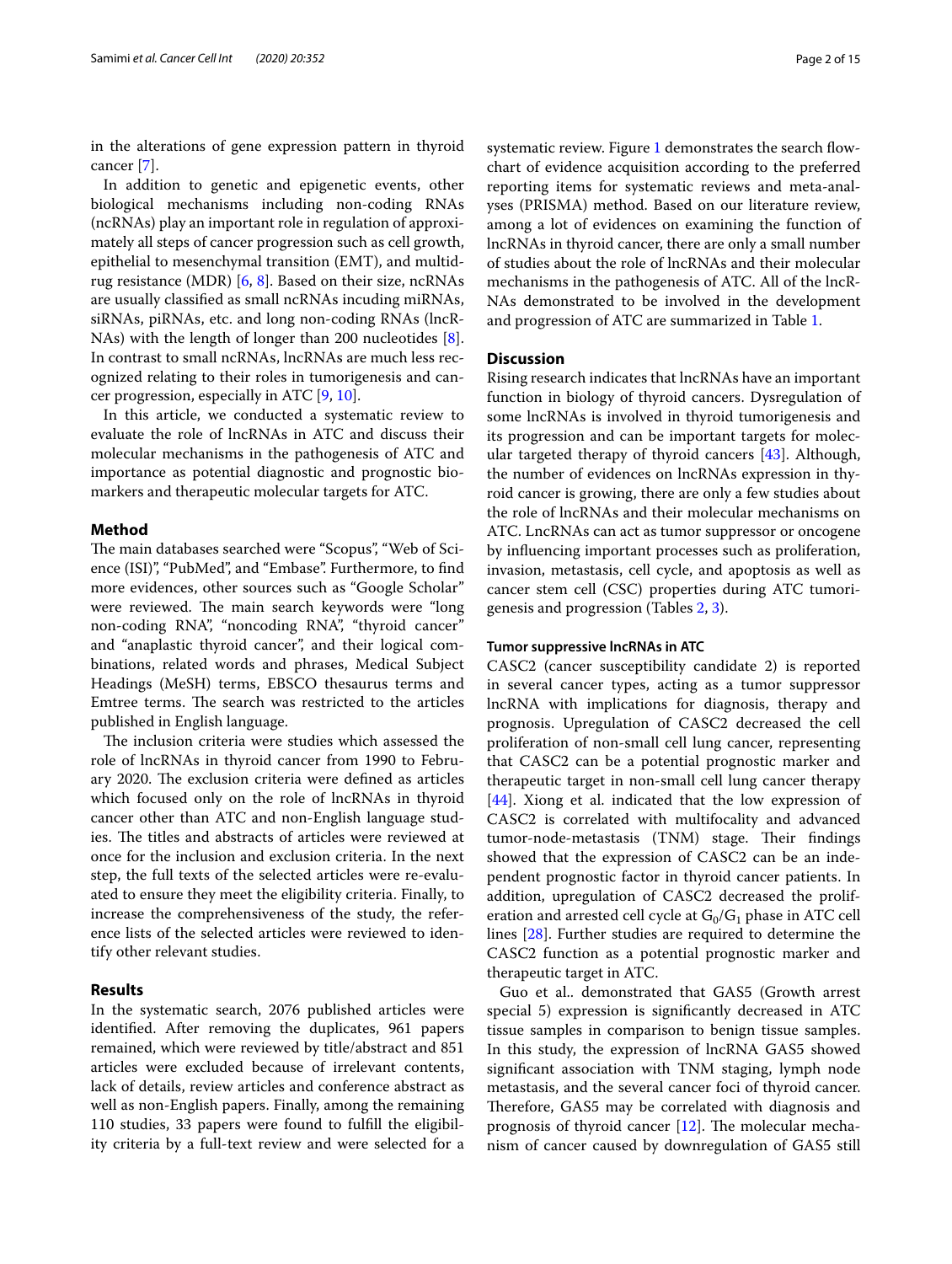

<span id="page-2-0"></span>remains unknown. Downregulation of GAS5 probably increases the expression of cycling-dependent kinase 6 (CDK6) and consequently promotes cell cycle progression and proliferation [\[45](#page-12-3)].

The differentiation grade of neoplastic cells is a common evaluation of tumor malignancy, being lost in the advanced and aggressive types of thyroid cancer such as ATC. In thyroid cancer, the presence of diferentiated cells is very important; because of their unique ability to concentrate iodine can be used for radioiodine therapy after surgery, to remove residual and/or metastatic cancer cells. ATC lack this diferentiated function and therefore radioiodide therapy is not efective against it. Klhl14-AS (Kelch like family member 14) expression at early stages of thyroid development suggested

a potential role in cellular and molecular mechanisms regulating cell diferentiation and proliferation. Credendino and colleagues showed that the expression of Klhl14-AS is downregulated in diferent kinds of thyroid cancer, especially ATC tissues and cell lines. Downregulating Klhl14-AS expression in normal thyrocytes decreased the expression of thyroid diferentiation markers and apoptosis and increased cell viability. These effects are mediated by the binding of Klhl14-AS to miR-182-5p and miR-20a-5p, which silenced PAX8 and BCL2, both important factors of thyroid diferentiation and homeostasis  $[17]$  $[17]$ . Therefore, Klhl14-AS with potential tumor suppression activity may involve in thyroid diferentiation and carcinogenesis and can be an efective target for ATC molecular therapy.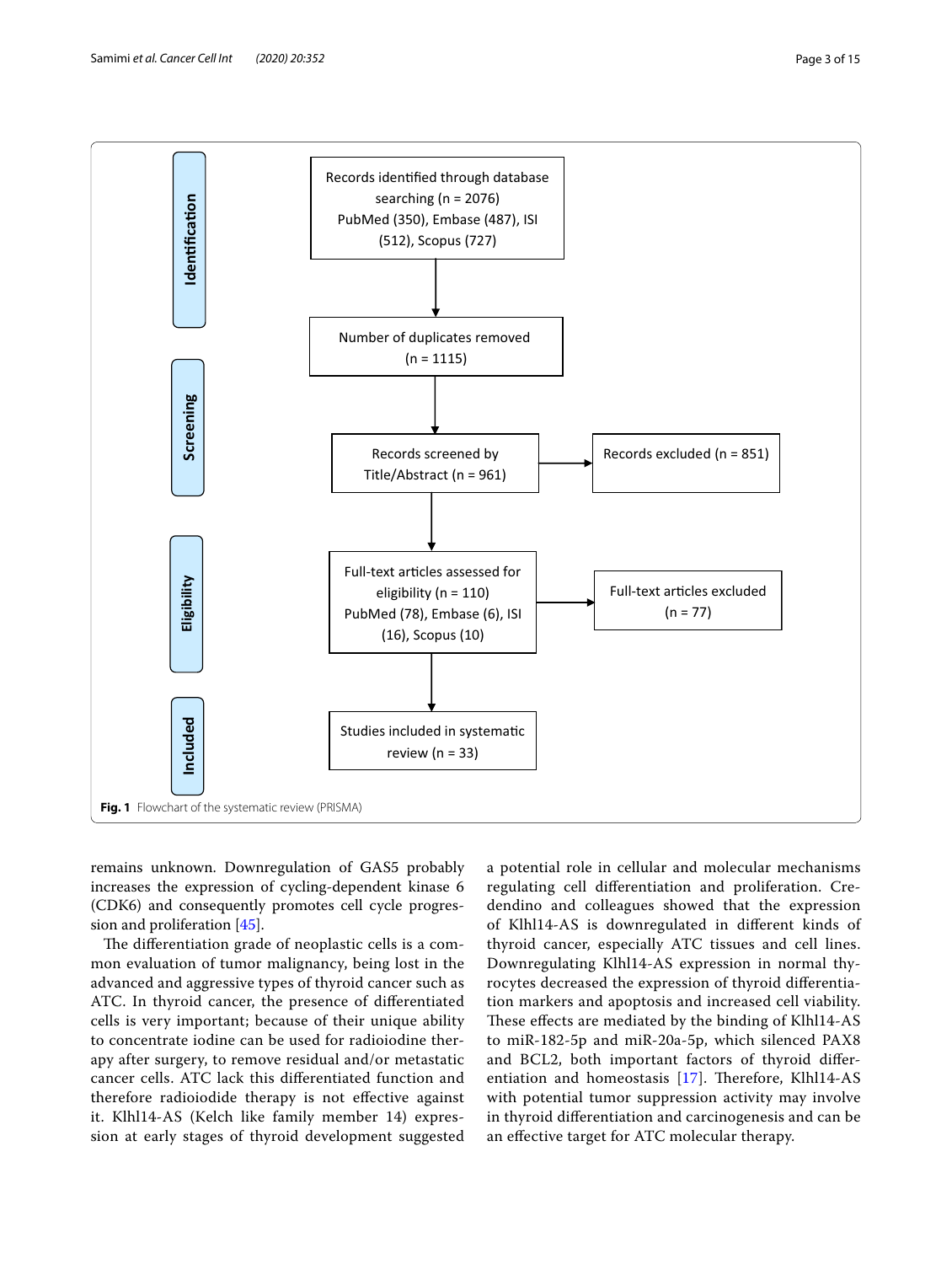## <span id="page-3-0"></span>**Table 1 LncRNAs associated with ATC**

| Author/year                                     | LncRNA                   | Chromosomal<br>location | Sample<br>Cell line/tumor<br>tissue         |                | Expression | <b>Summary of findings</b>                                                                                                                                                                                        |        |
|-------------------------------------------------|--------------------------|-------------------------|---------------------------------------------|----------------|------------|-------------------------------------------------------------------------------------------------------------------------------------------------------------------------------------------------------------------|--------|
|                                                 |                          |                         |                                             |                |            |                                                                                                                                                                                                                   |        |
| Kim/2016                                        | LOC100507661             | 3q26.2                  | C643<br>8505C                               | $\overline{a}$ | Up         | ↑ Cell proliferation, migration, and invasion <sup>a</sup>                                                                                                                                                        | $[11]$ |
| Gu/2017                                         | GAS5                     | 1q25.1                  |                                             | 33             | Down       | ↑ Cell cycle progression and proliferation probably by upregulating<br>of CDK6<br>↓ Survival rate <sup>b</sup><br>Poor prognosis                                                                                  |        |
| Zhang/2019                                      | H <sub>19</sub>          | 11p15.5                 | 8505C<br>SW1736<br>KAT18<br>CAL62           | 19             | Up         | ↑ Proliferation, migration, and invasion<br>↓ Apoptosis                                                                                                                                                           | $[13]$ |
| Wang/2018                                       | UCA1                     | 19p13.12                | SW1736<br>KAT18                             | 8              | Up         | ↑ cell viability, proliferation, migration, and invasion via binding to<br>miR-135a and regulation of c-myc expression                                                                                            |        |
| Wang/2019                                       | HOTAIRM1                 | 7p15.2                  |                                             | 10             | Up         | ↑ HOTAIRM1 expression during thyroid cancer development and<br>progression                                                                                                                                        |        |
| Wang/2019                                       | PCA3                     | 9q21.2                  | $\overline{a}$                              | 10             | Up         | ↑ PCA3 expression during thyroid cancer development and progres-<br>sion                                                                                                                                          |        |
| Chen/2019                                       | HCP5                     | 6p21.33                 | SW1736<br>8305C<br><b>ARO</b><br><b>FRO</b> | 19             | Up         | ↑ Cell viability and<br>↓ Apoptosis by regulating the expression of miR-128-3p<br>↑ Cell viability and                                                                                                            |        |
| Credendino/2019                                 | KLHL14-AS<br>$(KIh14)^c$ | 18q12.1                 | 8505C<br>CAL62                              | 9              | Down       | ↓ Cpoptosis and differentiation by binding to miR-182-5p and miR-<br>20a-5p and regulation of BCL2 and PAX8 expression                                                                                            |        |
| Du/2018                                         | Linc00210                | 1q41                    | 8505C                                       | N/A            | Up         | ↑ Proliferation, migration, and invasion via binding to miR-195-5p and<br>upregulation of IGF1R expression                                                                                                        |        |
| Hou/2018                                        | TNRC6C-AS1               | 17q25.3                 | <b>ARO</b><br>Hth74                         | N/A            | Up         | ↑ Proliferation, migration, and invasion via binding to miR-129-5p and<br>upregulation of UNC5B expression                                                                                                        |        |
| Li/2017                                         | AK139328                 | N/A                     | 8505C                                       | N/A            | Up         | ↑ Cell viability, invasion, and cell cycle progression                                                                                                                                                            |        |
| Song/2017                                       | LINC00312                | 3p25.3                  | 8505C                                       | 13             | Down       | ↑ Proliferation, invasion, and migration by regulating of miR-197-3p<br>expression and its target p120                                                                                                            | $[21]$ |
| Min/2018                                        |                          |                         | 8505C                                       | N/A            | Down       | ↑ Proliferation and invasion by suppressing PI3K/AKT signaling<br>pathway                                                                                                                                         | $[22]$ |
| Liu/2018                                        | <b>XIST</b>              | Xq13.2                  | SW1736<br>KAT18                             |                | Up         | ↑ Proliferation through binding to miR-34a and upregulation of MET<br>expression<br>↑ MET/PI3K/AKT signaling pathway                                                                                              | $[23]$ |
| Chen/2019                                       | SNHG7                    | 9q34.3                  | CAL62                                       | N/A            | Up         | ↑ Proliferation and cell cycle progression                                                                                                                                                                        | $[24]$ |
| Liu/2018                                        | SNHG15                   | 7p13                    | 8505C                                       | N/A            | Down       | ↑ Proliferation, migration, and invasion via upregulating miR-510-5p                                                                                                                                              | $[25]$ |
| Han/2019                                        | ZFAS1                    | 20q13.13                | CAL62                                       | 20             | Up         | ↑ Proliferation and cell cycle progression                                                                                                                                                                        | $[26]$ |
| Qin/2019                                        | MIR22HG                  | 17p13.3                 |                                             | 11             | Down       | ↓ MIR22HG is correlated to higher age, lymph node metastasis, and<br>advanced TNM stages<br>↑ MIR22HG expression is associated with longer overall and disease-<br>free survival time in thyroid cancer patients. | $[27]$ |
| Xiong/2017                                      | CASC <sub>2</sub>        | 10q26.11                | 8505C<br>CAL62<br><b>HTH-83</b>             | N/A            | Down       | ?↓ CASC2 expression is correlated with multifocality and advanced<br>TNM stages<br>↑ CASC2 expression decreases the proliferation and arrests cell cycle<br>at $G_0/G_1$                                          |        |
| Yan/2019                                        | NEAT1                    | 11q13.1                 | 8505C<br>SW1736                             | 26             | Up         | ↓ Cisplatin-resistance through regulating of miR-9-5p/SPAG9 axis                                                                                                                                                  | $[29]$ |
| LncRNAs related to CSCs properties <sup>d</sup> |                          |                         |                                             |                |            |                                                                                                                                                                                                                   |        |
| Hardin/2018                                     | <b>ROR</b>               | 18q21.31                | THJ-16T                                     |                | Up         | ↑ CSC properties probably by modulating of OCT4, SOX2, and Nanog<br>expression<br>↑ ROR expression in CSC clones of ATC line THJ-16T compared to the<br>parental line                                             | $[30]$ |
|                                                 |                          |                         |                                             |                |            | ↑ Stem cell marker SOX2 and EMT marker SLUG                                                                                                                                                                       |        |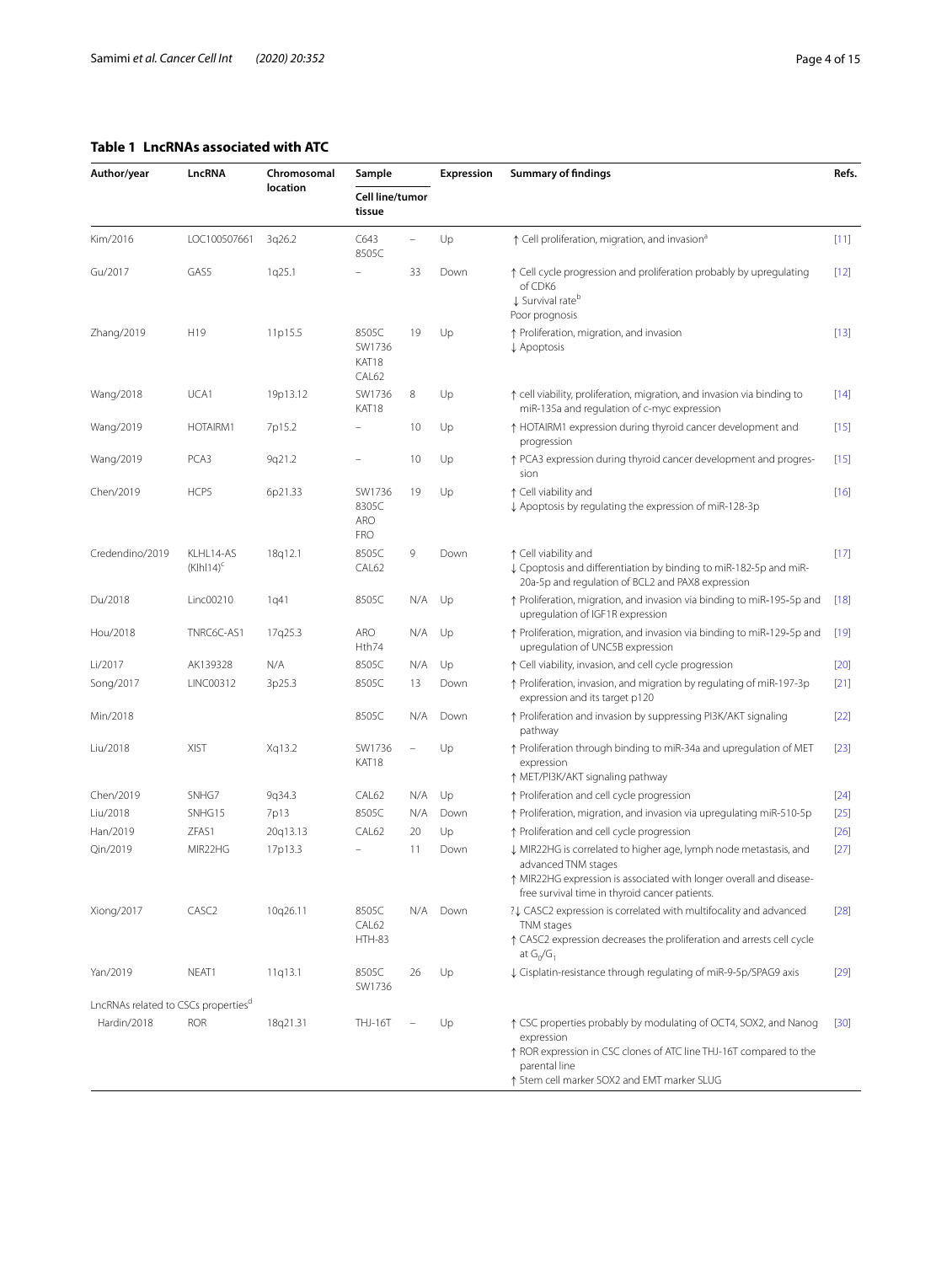## **Table 1 (continued)**

| Author/year     | LncRNA        | Chromosomal<br><b>location</b> | Sample<br>Cell line/tumor<br>tissue   |                          | Expression | <b>Summary of findings</b>                                                                                                                                                                                 |                   |
|-----------------|---------------|--------------------------------|---------------------------------------|--------------------------|------------|------------------------------------------------------------------------------------------------------------------------------------------------------------------------------------------------------------|-------------------|
|                 |               |                                |                                       |                          |            |                                                                                                                                                                                                            |                   |
| Zhou/2016       | PVT1          | 8q24.21                        | 8505C                                 | 7                        | Up         | ↑ Cell cycle progression and proliferation by modulating of cyclin D1<br>and TSHR expression and also EZH2 recruitment                                                                                     | $[31]$            |
| Hardin/2018     |               |                                | <b>THJ-16T</b>                        |                          | Down       | I PVT1 expression in CSC clones of ATC line THJ-16T compared to the<br>parental line                                                                                                                       | $[30]$            |
| Hardin/2018     | <b>HOTAIR</b> | 12q13.13                       | THJ-16T                               |                          | Down       | ↑ Stem cell marker SOX2 and EMT marker SLUG<br>↓ HOTAIR expression in CSC clones of ATC line THJ-16T compared to<br>the parental line<br>↑ Stem cell marker SOX2 and EMT marker SLUG                       | $\left[30\right]$ |
| Huang/2016      |               |                                | SW1736<br>KAT18                       |                          | UP         | ↑ Proliferation and invasion via upregulating of IQGAP1 expression                                                                                                                                         | $[32]$            |
| Zhang/2017      |               |                                |                                       | 35                       | Down       | MALAT1 expression in ATC tissue samples                                                                                                                                                                    | $[33]$            |
| Samimi/2019     | MALAT1        | 11q13.1                        | SW1736<br>C643                        | $\overline{a}$           | Up         | ↑ Mcl1 and cyclin D1 expression<br>↓ miR-363-3p expression                                                                                                                                                 | $[34]$            |
| Gou/2019        |               |                                | SW1736<br>8505C                       | $\overline{\phantom{0}}$ | Up         | ↑ Proliferation, migration, and invasion<br>↓ Apoptosis and autophagy via binding to miR-200a-3p and upregu-<br>lation of FOXA1 expression                                                                 | $[35]$            |
| Hardin/2018     |               |                                | <b>THJ-16T</b>                        |                          | Up         | ↑ MALAT1 expression in CSC clones of ATC cell line compared to the<br>parental line<br>↑ Stem cell marker SOX2 and EMT marker SLUG                                                                         | $\left[30\right]$ |
| Liu/2017        | <b>BANCR</b>  | 9q21.12                        | 8505C                                 |                          | Up         | ↑ Cell growth, colony formation ability, and cell cycle progression via<br>regulating of BANCR/TSHR/CCND1 signaling pathway                                                                                | $[36]$            |
| Liu/2019        | FOXD2-AS1     | 1p33                           | 8305C<br>CAL62<br><b>BHT101</b>       | 10                       | Up         | ↑ FOXD2-AS1 expression in cell lines and tissues<br>FOXD2-AS1 acts as a ceRNA for miR-7-5p and upregulates TERT<br>expression, which increases the CSCs properties in thyroid cancer<br>cells              |                   |
| Wang/2018       | PTCSC3        | 14g13.3                        | 8505C                                 | 20                       | Down       | ↑ CSC properties by upregulating of STAT3, INO80, CD <sup>133</sup> , and ALDH1<br>↑ Drug resistance by upregulating of MDR-1 via STAT3/INO80 pathway                                                      | $[38]$            |
| Fan/2013        |               |                                | 8505C                                 |                          | Down       | ↓ Apoptosis<br>↑ Cell growth and cell cycle progression probably by modulating of<br>miR-574-5p                                                                                                            | $[39]$            |
| Lu/2018         | <b>MANCR</b>  | 10p15.1                        | <b>BHT101</b>                         |                          | Up         | ↓ Apoptosis<br>$\uparrow$ Proliferation, colony formation, cell cycle progression G <sub>0</sub> to G <sub>1</sub> , and<br>EMT by modulating E-cadherin, N-cadherin, and $\beta$ -catenin expres-<br>sion |                   |
| Pellecchia/2020 | PAR5          | 15q11.2                        | 8505C<br>ACT1<br>$FB-1$<br><b>FRO</b> | 9                        | Down       | ↑ Proliferation, colony formation, and EMT through regulating EZH2<br>recruitment and E-cadherin expression                                                                                                |                   |
| Lei/2017        | TUG1          | 22q12.2                        | SW1736<br>KAT18                       | N/A                      | Up         | ↑ Proliferation, colony formation, invasion, migration, and EMT<br>through regulating miR-145/ZEB1 signaling pathway                                                                                       | $[42]$            |

AKT, AKT serine/threonine kinase; ALDH1, aldehyde dehydrogenase 1; BANCR, BRAF-activated non-protein coding RNA; BCL2, BCL2 apoptosis regulator; CASC2, cancer susceptibility candidate 2; CCND1, cyclin D1; CDK6, cycling-dependent kinase 6; ceRNA, competing endogenous RNA; c-myc, avian myeocytomatosis virus oncogene cellular homolog; CSC, cancer stem cell; EMT, epithelial to mesenchymal transition; EZH2, enhancer of zeste homolog 2; FOXA1, forkhead box protein A1; FOXD2-AS1, FOXD2 adjacent opposite strand RNA 1; GAS5, growth arrest special 5; HCP5, HLA complex P5; HOTAIR, HOX transcript antisense RNA; HOTAIRM1, hox antisense intergenic RNA myeloid 1; IGF1R, insulin like growth factor 1 receptor; INO80, INO80 complex ATPase subunit; IQGAP1, Ras GTPase-activating-like protein; Klhl14, kelch like family member 14; Linc00210, long intergenic non-protein coding RNA 210; LINC00312, long intergenic non-protein coding RNA 312; LncRNA, long noncoding RNA, MALAT1: metastasis-associated lung adenocarcinoma transcript 1; MANCR, mitotically associated long non coding RNA; Mcl1, myeloid cell leukemia 1; MDR-1, multidrug resistance protein 1; MET, MET protooncogene; miR, microRNA; MIR22HG, MIR22 host gene; NEAT1, nuclear paraspeckle assembly transcript 1; OCT4, octamer-binding transcription factor 4; PAR5, Prader Wili/Angelman region RNA 5; PAX8, paired box 1; PCA3, prostate cancer antigen 3; PI3K, phosphatidylinositol-3-kinas; PTCSC3, papillary thyroid carcinoma susceptibility candidate 3; PVT1, plasmacytoma variant translocation 1; ROR, regulator of reprogramming; SNHG15, small nucleolar RNA host gene 15; SNHG7, small nucleolar RNA host gene 7; SOX2, SRY-box transcription factor 2; SPAG9, sperm associated antigene 9; STAT3, signal transducer and activator of transcription 3; TNM, tumor-node-metastasis; TNRC6C-AS1, TNRC6C antisense RNA 1; TUG1, taurine up-regulated gene 1; UCA1, urothelial carcinoma-associated 1; UNC5B, unc-5 netrin receptor B; XIST, X inactive specifc transcript; ZEB1, zinc fnger E-box binding homeobox 1; ZFAS1, ZNFX1 antisense RNA 1

<sup>a</sup> <sup>↑</sup> Increase

<sup>b</sup> <sup>↓</sup> Decrease

c In GeneCards database is named Klhl14

<sup>d</sup> Based on the criteria defned in the text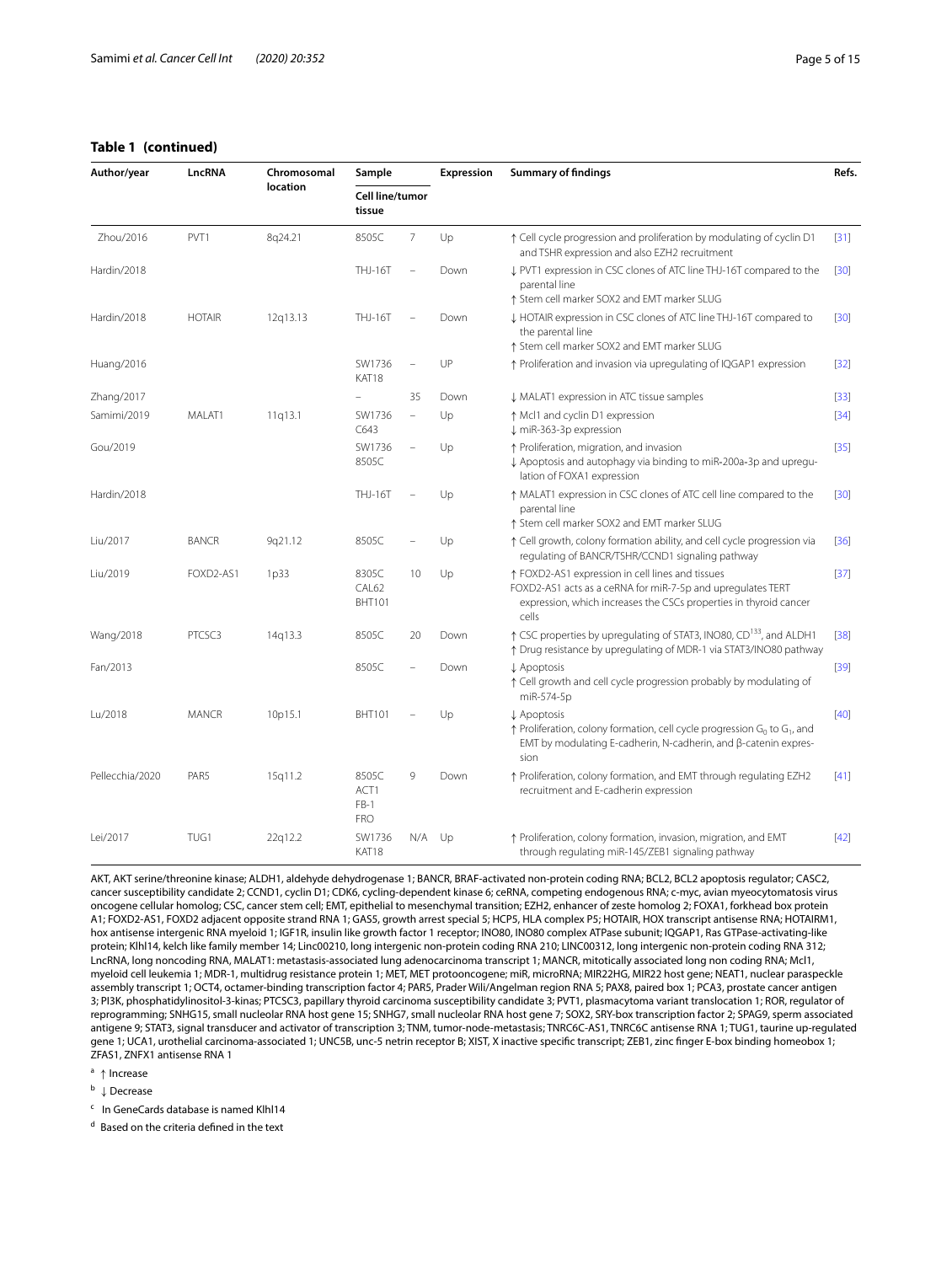<span id="page-5-0"></span>

| LncRNA            | <b>Tumor</b><br>suppressor | Oncogene                 | <b>CSC</b> properties |  |
|-------------------|----------------------------|--------------------------|-----------------------|--|
| AK139328          |                            | $^{+}$                   | N/D                   |  |
| <b>BANCR</b>      |                            | $+$                      | $+$                   |  |
| CASC <sub>2</sub> | $^{+}$                     |                          | N/D                   |  |
| FOXD2-AS1         |                            | $+$                      | $+$                   |  |
| GAS5              | $+$                        |                          | N/D                   |  |
| H19               |                            | $+$                      | N/D                   |  |
| HCP5              | $\overline{\phantom{0}}$   | $^{+}$                   | N/D                   |  |
| <b>HOTAIR</b>     | $^{+}$                     |                          | $+$                   |  |
| HOTAIRM1          | $\overline{\phantom{0}}$   | $^{+}$                   | N/D                   |  |
| KLHL14-AS         | $^{+}$                     | $\overline{\phantom{0}}$ | N/D                   |  |
| Linc00210         |                            | $+$                      | N/D                   |  |
| LINC00312         | $^{+}$                     |                          | N/D                   |  |
| LOC100507661      |                            | $+$                      | N/D                   |  |
| MALAT1            |                            | $+$                      | $+$                   |  |
| <b>MANCR</b>      | $\overline{\phantom{0}}$   | $+$                      | $+$                   |  |
| MIR22HG           | $^{+}$                     |                          | N/D                   |  |
| NEAT1             |                            | $^{+}$                   | N/D                   |  |
| PAR5              | $^{+}$                     |                          | $+$                   |  |
| PCA3              | $\overline{a}$             | $+$                      | N/D                   |  |
| PTCSC3            | $+$                        |                          | $+$                   |  |
| PVT1              |                            | $+$                      | $+$                   |  |
| <b>ROR</b>        |                            | $+$                      | $+$                   |  |
| SNHG15            | $+$                        |                          | N/D                   |  |
| SNHG7             | $\overline{\phantom{0}}$   | $+$                      | N/D                   |  |
| TNRC6C-AS1        |                            | $+$                      | N/D                   |  |
| TUG1              |                            | $+$                      | $^{+}$                |  |
| UCA1              |                            | $+$                      | N/D                   |  |
| <b>XIST</b>       |                            | $^{+}$                   | N/D                   |  |
| ZFAS1             |                            | $^{+}$                   | N/D                   |  |

N/D, not detected; BANCR, BRAF-activated non-protein coding RNA; CASC2, cancer susceptibility candidate 2; CSC, cancer stem cell; FOXD2-AS1, FOXD2 adjacent opposite strand RNA 1; GAS5, growth arrest special 5; HCP5, HLA complex P5; HOTAIR, HOX transcript antisense RNA; HOTAIRM1, hox antisense intergenic RNA myeloid 1; Klhl14, kelch like family member 14; Linc00210, long intergenic non-protein coding RNA 210; LINC00312, long intergenic non-protein coding RNA 312; LncRNA, long noncoding RNA, MALAT1: metastasis-associated lung adenocarcinoma transcript 1; MANCR, mitotically associated long non coding RNA; MIR22HG, MIR22 host gene; NEAT1, nuclear paraspeckle assembly transcript 1; PAR5, Prader Wili/Angelman region RNA 5; PCA3, prostate cancer antigen 3; PTCSC3, papillary thyroid carcinoma susceptibility candidate 3; PVT1, plasmacytoma variant translocation 1; ROR, regulator of reprogramming; SNHG15, small nucleolar RNA host gene 15; SNHG7, small nucleolar RNA host gene 7; TNRC6C-AS1, TNRC6C antisense RNA 1; TUG1, taurine up-regulated gene 1;UCA1, urothelial carcinoma-associated 1; XIST, X inactive specifc transcript; ZFAS1, ZNFX1 antisense RNA 1

Song et al.. indicated that thyroid cancer tissues including ATC samples have a lower expression of LINC00312 (long intergenic non-protein coding RNA 312), also known as NAG7, than adjacent normal tissues. Low expression of LINC00312 was found in patients with larger tumor, lymphatic metastasis, and advanced TNM stages (III and IV). Conversely, miR-197-3p is highly expressed in patients with such clinicopathological characteristics. Their findings demonstrated that LINC00312 overexpression could reduce the proliferation, migration, and invasion of ATC cell line by regulating the expression of miR-197-3p and its target p120 [\[21](#page-12-7)]. Evidences showed that miR-197 directly targets p120 through binding to the 3′UTR of p120 mRNA. Also, decreased p120 expression is associated with an increased risk of cancer cell migration and invasion via its impact on cadherin stability and turnover [[46](#page-12-28), [47](#page-12-29)]. In ovarian and pancreatic cancer cells, increased expression of miR-197-3p induces invasion and migration [\[46](#page-12-28), [48](#page-12-30)]. In another study, Min and colleagues showed that LINC00312 expression is decreased in ATC cell line compared with normal thyroid follicular epithelial cells. LINC00312 knockdown with siRNA increased the proliferation and invasion of ATC cell line. Conversely, overexpression of LINC00312 decreased cell proliferation and invasion in vitro, and tumorigenicity in vivo. LINC00312-mediated tumor suppression in ATC cells may occur through suppression of PI3K/AKT signaling pathway and MMP9 gene expression [\[22](#page-12-8)]. Among the matrix metalloproteinases, MMP-9 has an important role not only in extracellular matrix degradation during tissue remodeling, but also in pathological processes such as invasion and metastasis of tumor cells and overexpresses in thyroid cancer cells [[49](#page-12-31)[–51](#page-12-32)].

MIR22HG (MIR22 host gene) is a tumor suppressor lncRNA involved in proliferation and progression of several types of cancer such as lung cancer. MIR22HG is downregulated and associated with patient survival in lung cancer. Decreased MIR22HG expression is associated with increased expression levels of MET and p21 oncogenes and cancer cell survival via its impact on YBX1 protein stability [\[52](#page-12-33)]. Qin and colleagues showed that MIR22HG is downregulated in thyroid cancer including ATC tissues by analyzing TCGA database. They found that the lower expression levels of MIR22HG is correlated to higher age, lymph node metastasis, and advanced TNM stages as well as higher MIR22HG expression is associated with longer overall and disease-free survival time in thyroid cancer patients. Bioinformatics analysis indicated that MIR22HG is involved in apoptosis and cell cycle processes, transcription and mRNA splicing regulation as well as and Hippo signaling pathway in thyroid cancer [\[27](#page-12-13)].

Recent fndings have shown that SNHG15 (Small nucleolar RNA host gene 15) is involved in proliferation, migration, and invasion of thyroid cancer and correlated with age, clinicopathological characteristics, and disease-free survival  $[53]$ . Liu et al.. showed that there is a negative association between the expression of SNHG15 and miR‐510‐5p expression in ATC cell line. In addition,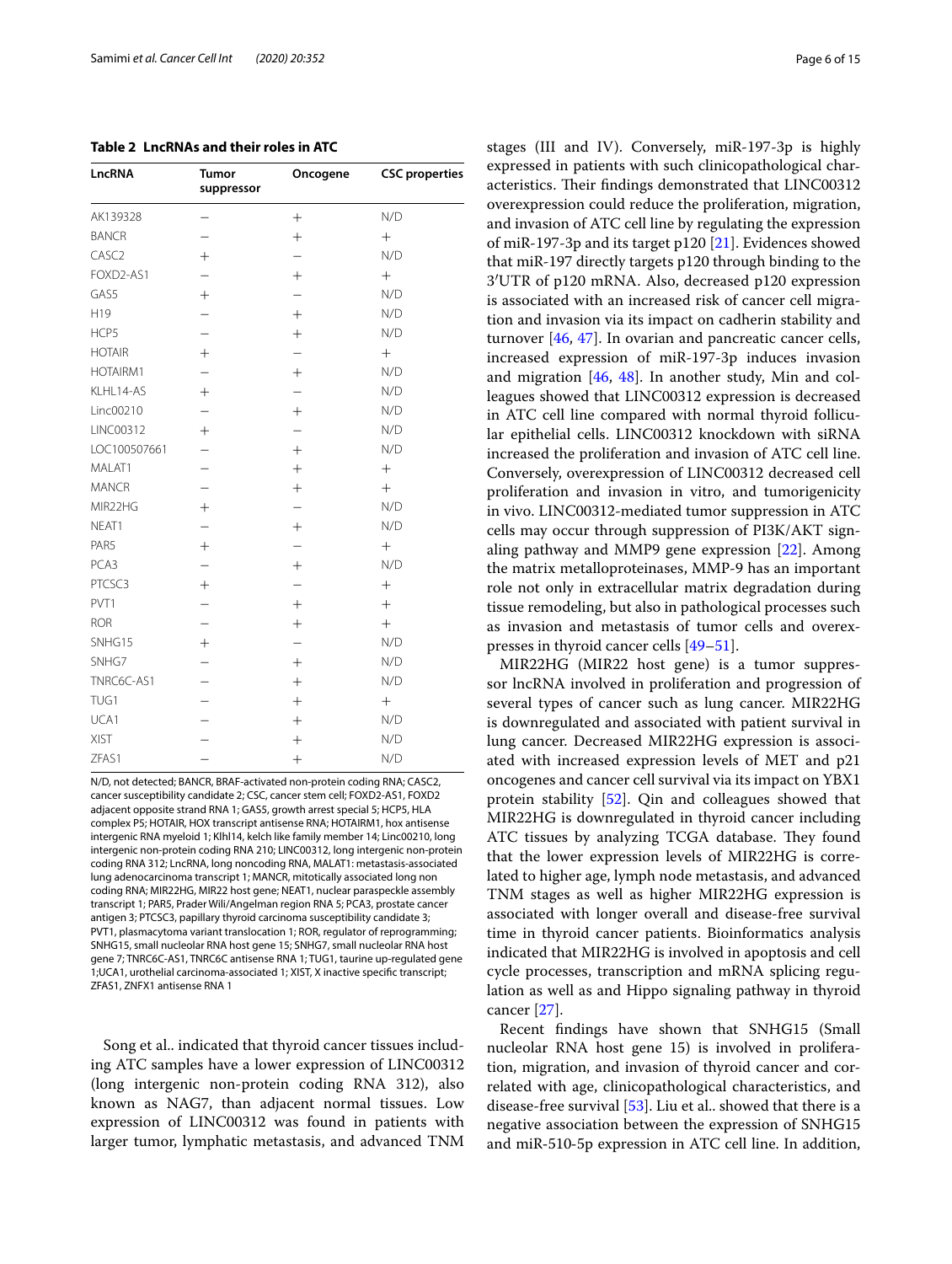| LncRNA        | Cell proliferation/<br>viability/growth | Cell cycle | Invasion  | <b>Cellular function</b> |            |                 |           |                       |  |
|---------------|-----------------------------------------|------------|-----------|--------------------------|------------|-----------------|-----------|-----------------------|--|
|               |                                         |            |           | Migration                | Apoptosis  | Differentiation | Autophagy | <b>CSC</b> properties |  |
| LOC100507661  | $\sqrt{}$                               |            | $\sqrt{}$ | $\sqrt{}$                |            |                 |           |                       |  |
| GAS5          |                                         |            |           |                          |            |                 |           |                       |  |
| H19           |                                         |            | $\sqrt{}$ | $\checkmark$             | $\sqrt{}$  |                 |           |                       |  |
| UCA1          |                                         |            |           |                          |            |                 |           |                       |  |
| HCP5          |                                         |            |           |                          |            |                 |           |                       |  |
| KLHL14-AS     |                                         |            |           |                          | $\sqrt{ }$ | $\sqrt{}$       |           |                       |  |
| Linc00210     |                                         |            |           |                          |            |                 |           |                       |  |
| TNRC6C-AS1    | $\checkmark$                            |            |           | $\sqrt{}$                |            |                 |           |                       |  |
| AK139328      |                                         |            |           |                          |            |                 |           |                       |  |
| LINC00312     |                                         |            |           |                          |            |                 |           |                       |  |
| XIST          |                                         |            |           |                          |            |                 |           |                       |  |
| SNHG7         |                                         | $\sqrt{}$  |           |                          |            |                 |           |                       |  |
| SNHG15        |                                         |            | $\sqrt{}$ | $\sqrt{}$                |            |                 |           |                       |  |
| ZFAS1         | $\sqrt{}$                               |            |           |                          |            |                 |           |                       |  |
| CASC2         |                                         |            |           |                          |            |                 |           |                       |  |
| <b>ROR</b>    |                                         |            |           |                          |            |                 |           |                       |  |
| PVT1          |                                         |            |           |                          |            |                 |           |                       |  |
| <b>HOTAIR</b> |                                         |            |           |                          |            |                 |           |                       |  |
| MALAT1        | $\sqrt{}$                               |            | $\sqrt{}$ | $\sqrt{}$                | $\sqrt{ }$ |                 |           |                       |  |
| <b>BANCR</b>  |                                         | $\sqrt{}$  |           |                          |            |                 |           |                       |  |
| FOXD2-AS1     |                                         |            |           |                          |            |                 |           |                       |  |
| PTCSC3        | $\sqrt{}$                               |            |           |                          |            |                 |           |                       |  |
| MANCR         | $\sqrt{}$                               |            |           |                          |            |                 |           |                       |  |
| PAR5          |                                         |            |           |                          |            |                 |           |                       |  |
| TUG1          |                                         |            |           | $\sqrt{}$                |            |                 |           |                       |  |

#### <span id="page-6-0"></span>**Table 3 The possible mechanisms of lncRNAs in ATC**

lncRNAs such as MIR22HG, HOTAIRM1, and PCA3 are involved in the development, progression, and prognosis of ATC, their function in diferent cellular processes have not yet been determined

BANCR, BRAF-activated non-protein coding RNA; CASC2, cancer susceptibility candidate 2; CSC, cancer stem cell; FOXD2-AS1, FOXD2 adjacent opposite strand RNA 1; GAS5, growth arrest special 5; HCP5, HLA complex P5; HOTAIR, HOX transcript antisense RNA; Klhl14, kelch like family member 14; Linc00210, long intergenic non-protein coding RNA 210; LINC00312, long intergenic non-protein coding RNA 312; LncRNA, long noncoding RNA, MALAT1: metastasis-associated lung adenocarcinoma transcript 1; MANCR, mitotically associated long non coding RNA; PAR5, Prader Wili/Angelman region RNA 5; PTCSC3, papillary thyroid carcinoma susceptibility candidate 3; PVT1, plasmacytoma variant translocation 1; ROR, regulator of reprogramming; SNHG15, small nucleolar RNA host gene 15; SNHG7, small nucleolar RNA host gene 7; TNRC6C-AS1, TNRC6C antisense RNA 1; TUG1, taurine up-regulated gene 1; UCA1, urothelial carcinoma-associated 1; XIST, X inactive specifc transcript; ZFAS1, ZNFX1 antisense RNA 1

miR‐510‐5p increased ATC cell line proliferation, migration, and invasion through downregulating SNHG15 [[25\]](#page-12-11).

#### **Oncogenic lncRNAs in ATC**

Kim and colleagues indicated that LOC100507661 expression is signifcantly increased in thyroid cancer tissues compared to paired adjacent normal tissues and suggested that it probably serves as an oncogene in thyroid cancers [[11\]](#page-11-11). Furthermore, they showed that the expression level of LOC100507661 is higher in papillary thyroid cancer (PTC) and ATC cell lines with metastasis to lymph node or *BRAF<sup>V600E</sup>* mutation [[11\]](#page-11-11). They also revealed that vector-mediated overexpression of LOC100507661 in ATC cells induced cell proliferation, migration, and invasion [\[11](#page-11-11)]. Currently, there is no information about the functional mechanisms of LOC100507661. However, because of the lower expression level in thyroid than in other tissues and higher expression level in fetal thyroid it may play an important role in thyroid development and tumorigenesis [[11\]](#page-11-11).

Evidences have shown that H19 can function either as a tumor suppressor or as a tumor promoter, depending on the type, stage, and genetic background of cancer cells. Zhang et al. showed that H19 is upregulated in ATC tissues. In this study, targeted inhibition of H19 with siRNA decreased proliferation, migration, and invasion and increased apoptosis in ATC cell line, 8505C, in vitro and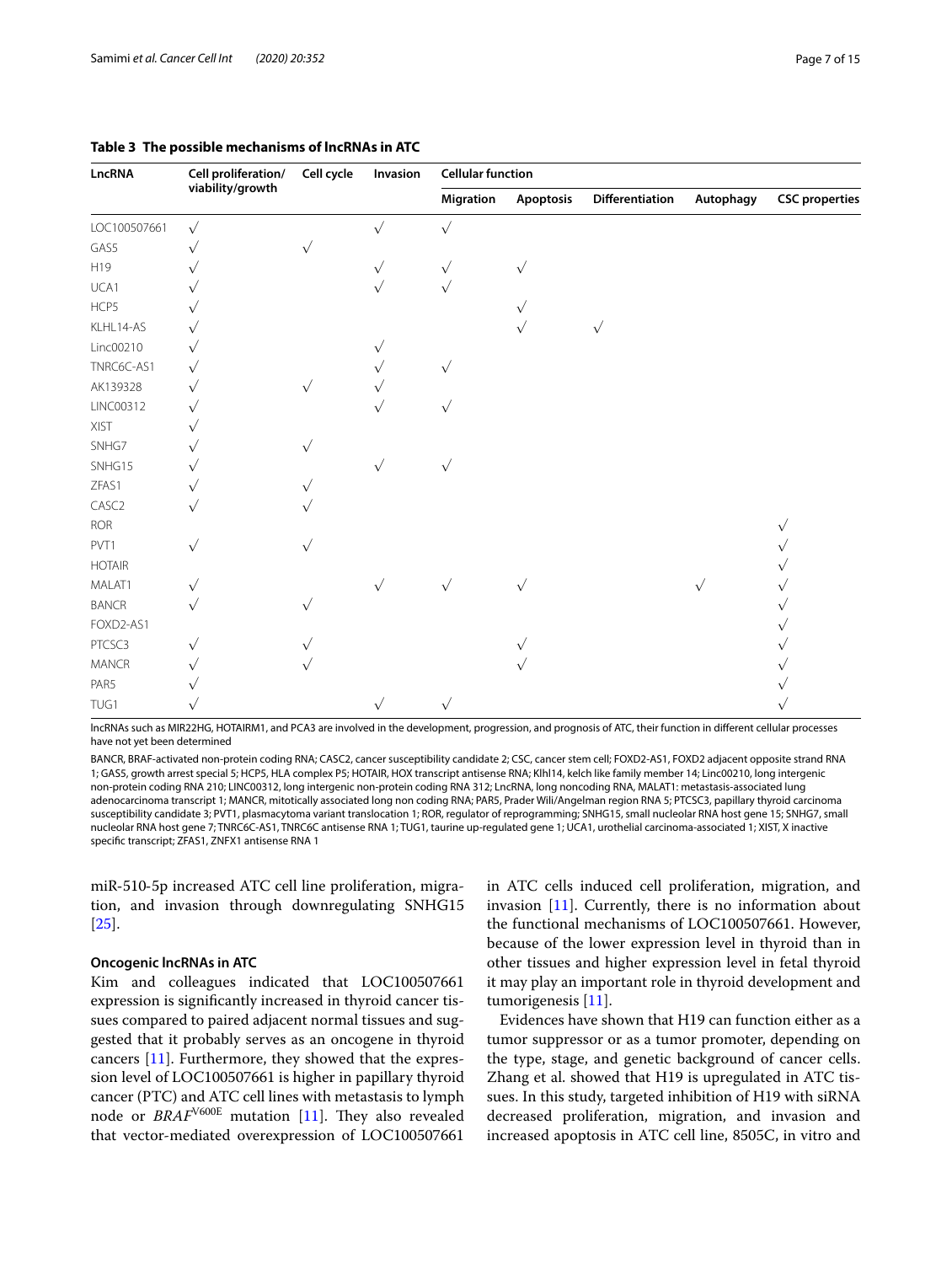inhibited tumorigenesis and metastasis in vivo. Therefore, the H19 may be an efective target for ATC molecular therapy [\[29](#page-12-14)].

UCA1 (Urothelial carcinomaassociated 1) serves as an oncogenic lncRNA [\[54](#page-12-35)] and is originally recognized in bladder transitional cell carcinoma [[55\]](#page-12-36). Studies have shown that this lncRNA promotes tumor progression in a wide variety of cancers such as prostate cancer, gastric cancer, and esophageal cancer [[56–](#page-12-37)[58](#page-12-38)]. Wang et al. confrmed the oncogenic function of UCA1 in the progression of ATC. They showed that the expression levels of UCA1 increased in ATC tissue samples and cell lines. The results of this study indicated that UCA1 increases cell viability, proliferation, migration, and invasion in ATC in vitro and in vivo through binding to miR135a and regulation of cmyc expression. Several studies demonstrated that the expression of c-myc is upregulated in ATC, and targeting of cmyc may be a potential treatment for ATC  $[14]$  $[14]$  $[14]$ .

Wang and colleagues examined a number of thyroid cancers which included 28 PTC and 10 ATC tissue samples using RT2 Profler PCR Array Human Cancer Pathway Finder consisting of 84 lncRNAs to determine the specifc lncRNAs that are overexpressed during thyroid cancer progression. They indicated that there are a signifcant number of lncRNAs that are expressed at higher levels in ATC compared with PTC such as HOTAIRM1 (Hox antisense intergenic RNA myeloid 1) and PCA3 (Prostate cancer antigen 3). The results of this study revealed that the lncRNAs HOTAIRM1 and PCA3 are upregulated during thyroid cancer development and progression  $[15]$  $[15]$  $[15]$ . The molecular mechanism of cancer caused by upregulation of HOTAIRM1 and PCA3 in ATC still remains unknown. However, because of their proven role in the progression of ATC, HOTAIRM1 and PCA3 may be used as efective targets for ATC molecular therapy. Since HOTAIRM1 and PCA3 are upregulated in various cancers  $[59–62]$  $[59–62]$  $[59–62]$  $[59–62]$ . These findings suggest that they may function as an oncogene in thyroid cancer, especially ATC. It should be noted that a number of evidences have shown that HOTAIRM1 can function either as a tumor suppressor or as a tumor promoter, depending on the type of cancer [[61](#page-13-2)[–63](#page-13-3)].

HCP5 (HLA complex P5) is dysregulated in a wide variety of cancers and diseases such as osteosarcoma  $[64]$  $[64]$ , cervical cancer  $[65]$  $[65]$ , and glioma  $[66]$  $[66]$  as well as psoriasis [\[67](#page-13-7)] and kawasaki disease [\[68](#page-13-8)]. Chen et al. showed that HCP5 is upregulated in ATC tissues. In this study, targeted inhibition of HCP5 with siRNA decreased cell viability and increased apoptosis in ATC cell lines. Mechanistically, HCP5 serves as a sponge for miR-128-3p and regulates the expression of miR-128-3p in ATC cell lines and tissues [[16\]](#page-11-15).

Du et al. found that Linc00210 (long intergenic nonprotein coding RNA 210) expression is increased in thyroid cancer tissues compared to the normal tissue samples. Overexpression of Linc00210 increased the proliferation, migration, and invasion of ATC cell line. Also, they found that Linc00210 directly bound to miR-195‐5p and regulates the expression of IGF1R and the activation of PI3K/AKT signaling in ATC cell line. IGF/IGFR signaling pathway contributes to tumorigenesis and also drug resistance in thyroid cancer via activation of PI3K/AKT signaling pathway, leading to the expression of pro‐survival genes and increased cell proliferation. Inhibition of IGF1R can decrease the responsiveness of thyroid cancer cells to growth factors [\[18](#page-12-4)].

Hou and colleagues revealed that TNRC6C-AS1 (TNRC6C antisense RNA 1) is upregulated in ATC tissues compared to adjacent normal tissues and ATC cell lines compared with normal human thyroid epithelial cells. In this study, targeted inhibition of TNRC6C-AS1 with shRNA decreased cell proliferation, migration, and invasion in ATC cell lines through downregulation of UNC5B expression and inhibited thyroid tumorigenesis in vivo. TNRC6C-AS1 serves as a competing endogenous RNA, (ceRNA) and upregulates the expression of UNC5B by sponging miR-129-5p in ATC cell lines. In addition, they found that the expression level of TNRC6C-AS1 in ATC cell lines is much higher than in follicular thyroid cancer (FTC) cell line [\[19](#page-12-5)]. Evidences showed that UNC5B, a target gene of miR-129-5p, act as a tumor suppressor in various cancers such as bladder cancer and pancreatic cancer. However, their fndings came to opposite conclusion that UNC5B knockdown decreased thyroid cancer progression [[69](#page-13-9), [70\]](#page-13-10).

Li et al. found that AK139328 expression is upregulated in thyroid cancer tissues including PTC and FTC as well as ATC cell line. Based on their fndings, upregulating AK139328 expression increases cell viability, invasion, and cell cycle progression in ATC cell line opposing to the efect in groups with AK139328 knockdown using siRNA [[20](#page-12-6)]. Identifying the molecular mechanism in which AK139328 serves as an oncogenic lncRNA in ATC as well as the therapeutic efficiency by targeted inhibition of AK139328 demands further examination. However, evidences showed that the silencing AK139328 can inhibit necrosis and caspase-3 activities following ischemia/reperfusion treatment [\[71\]](#page-13-11).

Liu et al. demonstrated that thyroid cancer tissues have a higher expression of XIST (X-inactive specifc transcript) than adjacent normal tissues. High expression of XIST was found in patients with larger tumor diameters, and advanced TNM stages (III and IV). They revealed that XIST acts as a ceRNA for miR-34a via sponging miR-34a, competing with hepatocyte growth factor receptor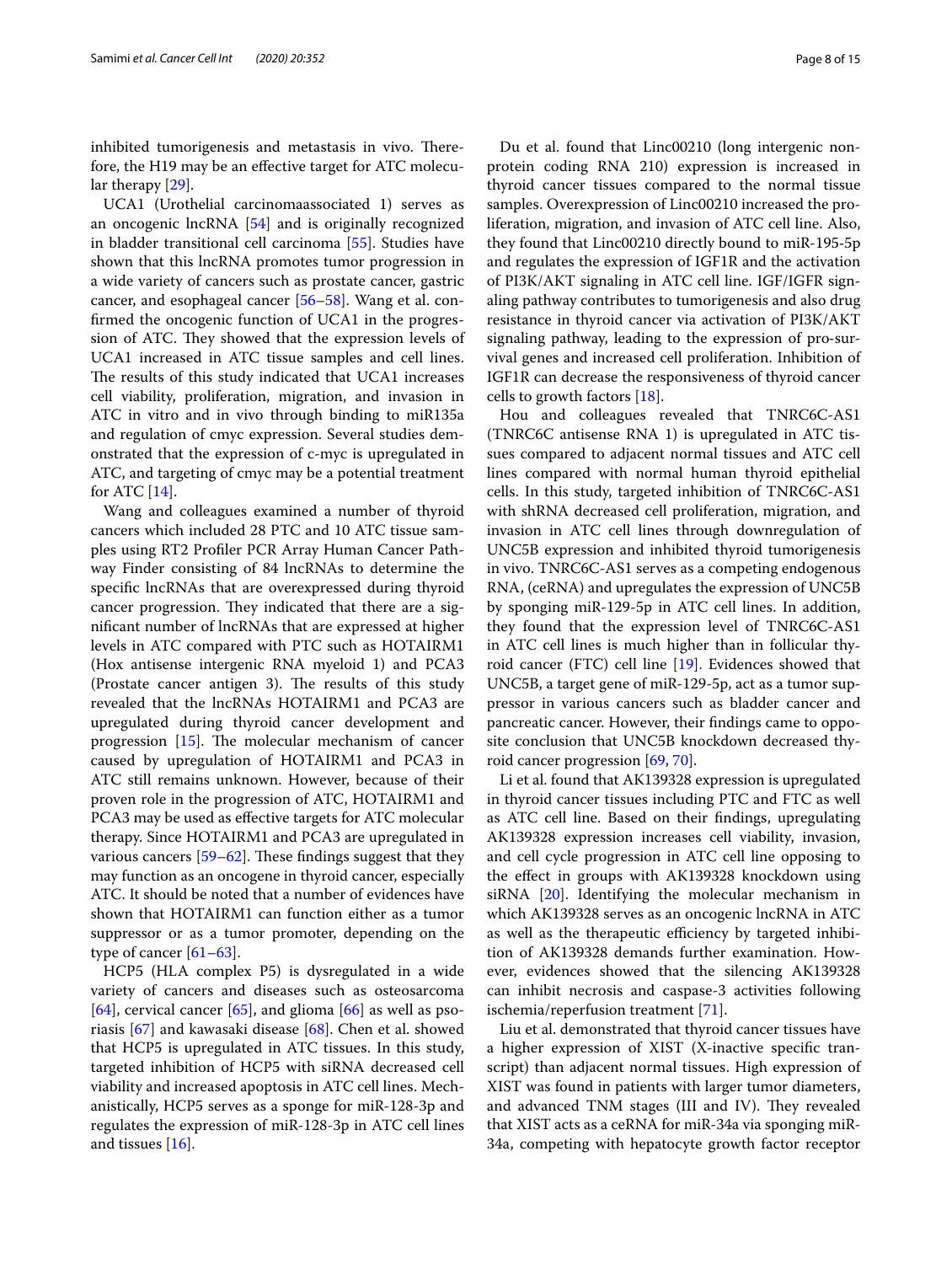(MET) for miR-34a binding, and decreasing ATC cell lines proliferation in vitro and tumor growth in vivo. Moreover, targeted inhibition of XIST could decrease the protein levels of MET, and the phosphorylation of PI3K and AKT [[23](#page-12-9)]. Garcia and colleagues have recently indicated that MET overexpression and activation can increase cell invasion in ATC-derived cell line [\[72](#page-13-12)].

Chen et al.. revealed that SNHG7 (Small nucleolar RNA host gene 7) is overexpressed in thyroid cancer tissues by analyzing of The Cancer Genome Atlas (TCGA) datasets. The high expression levels of SNHG7 are correlated with advanced stages (III and IV) and shorter survival times in of thyroid cancer patients. Their funding showed that SNHG7 knockdown inhibits the cell proliferation and cell cycle progression of ATC cell line in vitro  $[24]$  $[24]$  $[24]$ . The molecular mechanism of ATC caused by upregulation of SNHG7 still remains unknown.

Evidences have shown that ZFAS1 (ZNFX1 antisense RNA 1) can function either as a tumor suppressor or as a tumor promoter, depending on the type of cancer cell. For example, ZFAS1 was frst introduced as a tumor suppressor in breast cancer. But in hepatocellular carcinoma ZFAS1 serves as an oncogene and promotes cancer metastasis by regulating the expression of related genes such as MMP14 and MMP16 [\[73](#page-13-13)]. Han et al. revealed that ZFAS1 is highly expressed in thyroid cancer tissues, including ATC samples, compared to normal tissue samples by analyzing RNA-seq dataset of thyroid cancer from TCGA. ZFAS1 overexpression is positively associated with clinicopathological characteristics and poor prognosis in thyroid cancer. Targeted inhibition of ZFAS1 with siRNA decreased proliferation, and cell cycle progression in ATC cell line [[26\]](#page-12-12).

NEAT1 (Nuclear paraspeckle assembly transcript 1) acts as a ceRNA involved in several types of cancer. A number of evidences showed that NEAT1 has an important role in cancer chemoresistance. In addition, overexpression of NEAT1 is correlated with thyroid cancer progression by sponging miR214 and downregulation of NEAT1 is associated to suppression of PTC progression via the miR1295p/KLK7 axis [[74\]](#page-13-14). Yan and colleagues indicated that NEAT1 is overexpressed in ATC cell lines and tissue samples, and NEAT1 silencing resulted in decreased cisplatinresistance of ATC through the regulating of miR95p/SPAG9 axis in vitro and in vivo [\[29](#page-12-14)]. Identifying the molecular mechanism in which NEAT1 serves as an oncogenic lncRNA in ATC as well as the therapeutic efficiency by targeted inhibition of NEAT1 demands further investigation.

#### **LncRNAs related to cancer stem cell properties in ATC**

Recent developments in cellular and molecular biology provide growing evidence that a specifc subpopulation of tumor cells plays an important role in tumor initiation, invasion, and resistance to treatment in thyroid cancers, especially in ATC  $[30, 75-78]$  $[30, 75-78]$  $[30, 75-78]$ . These cells named tumorinitiating cells (TICs) or CSCs, have the stem cell-like properties such as the ability of self-renewal, colony formation, and EMT as well as induce resistance to chemotherapy and radiation therapy and telomerase reverse transcriptase (TERT) expression [[30,](#page-12-15) [78–](#page-13-16)[80\]](#page-13-17). EMT has a crucial role in tumor progression and invasion. During EMT, cells lose cellular adhesion and polarity and acquire an invasive phenotype [[78](#page-13-16), [81\]](#page-13-18). Recent studies have indicated that lncRNAs play an essential role in the maintenance of CSCs and can modulate CSCs properties [[82–](#page-13-19)[84\]](#page-13-20). However, studies that have examined only the role of lncRNAs in thyroid CSCs, particularly in ATC, are scarce and in many cases, lncRNAs associated with CSCs properties overlap with their oncogenic or tumor suppressive function (Table [2\)](#page-5-0).

ROR (Regulator of reprogramming) was frst detected in induced pluripotent stem cells (iPSCs) [\[85](#page-13-21), [86\]](#page-13-22). Hardin et al.. identifed ROR in ATC cell line THJ-16T and CSC derived from the same ATC cell line by reverse transcription polymerase chain reaction (RT-PCR). According to their results, the expression level of ROR was higher in the CSC clone compared to the parental ATC cell line [[30\]](#page-12-15). Recent research has suggested that ROR may exert its efect via modulation of the key pluripotency genes including OCT4, SOX2, and Nanog [\[30,](#page-12-15) [87](#page-13-23), [88](#page-13-24)]. In another study, Hardin and colleagues focused on thyroid cancer stem-like cell exosomes which transfer lncR-NAs involved in EMT. Exosomes are small (30–150 nm) membranous vesicles secreted by most cells that have an important role in cell-cell communication. They demonstrated that CSC exosomes transfer lncRNA ROR, to induce EMT in ATC cells. They also determined the lncRNA expression levels in CSC clones of ATC line compared to the parental line and found that MALAT1 and ROR are upregulated and HOTAIR (HOX transcript antisense RNA) and PVT1 (Plasmacytoma variant translocation 1) are downregulated. In addition, stem cell marker SOX2 and EMT marker SLUG had increased expression in CSC clonal lines compared to their parental ATC line. Evidences showed that MALAT1 is increased in PTC but signifcantly decreased in ATC and PVT1, HOTAIR, and ROR are downregulated in ATC compared to PTC  $[30]$  $[30]$ . The molecular mechanism that causes differences in the expression of these lncRNAs in ATC with PTC still remains unclear.

Some studies have shown that PVT1 is involved in poor prognosis of cancers [\[89](#page-13-25), [90\]](#page-13-26). Zhou et al.. demonstrated that PVT1 expression is increased in ATC tissues and cell line compared with normal controls  $[31]$  $[31]$  $[31]$ . They indicated that the suppression of PVT1 causes cell cycle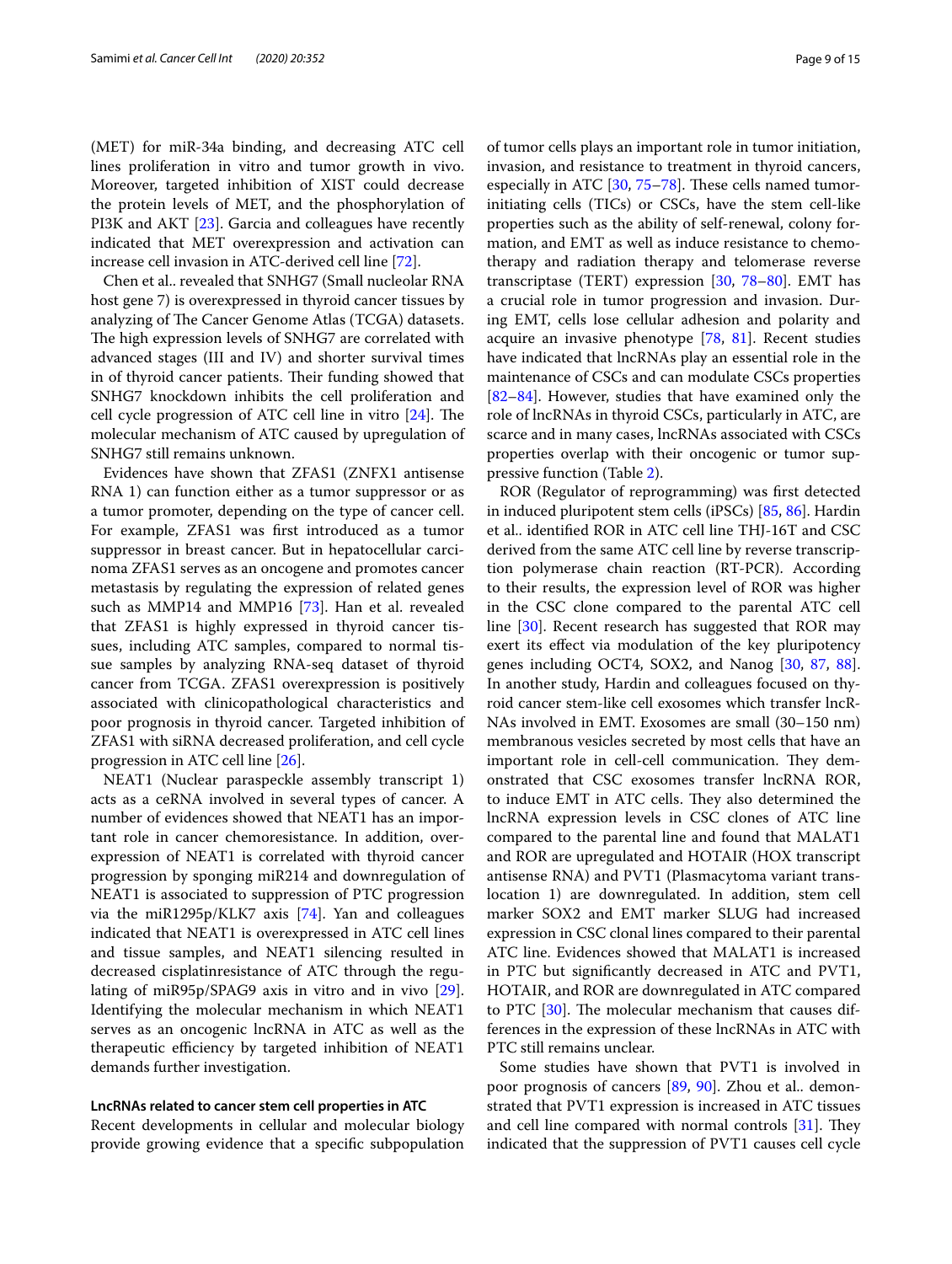arrest at  $G_0/G_1$  phase and significantly decreases cyclin D1 expression, thyroid stimulating hormone receptor (TSHR) expression, and the proliferation of thyroid cancer cells in ATC cell line [\[31](#page-12-16)]. In addition, Zhou and colleagues demonstrated that PVT1 could be enriched by enhancer of zeste homolog 2 (EZH2)  $[31]$  $[31]$ , a marker of an advanced metastatic disease in numerous types of cancer including ATC  $[91–94]$  $[91–94]$  $[91–94]$  $[91–94]$ , which may also contribute to the regulation of TSHR expression  $[31]$ . The authors finally proposed that PVT1 may contribute to pathogenesis of thyroid cancer through EZH2 recruitment and TSHR expression regulation [[31\]](#page-12-16).

MALAT1 (Metastasis-associated lung adenocarcinoma transcript 1) expression is associated with the tumor development, invasion, metastasis, and outcome in different types of cancer [\[95](#page-13-29)]. In addition, several reports have indicated that MALAT1 is expressed in CSCs of various cancers and has been linked to EMT [[96,](#page-13-30) [97](#page-13-31)], a CSC feature [[98](#page-13-32)[–101](#page-13-33)]. Zhang et al.. analyzed 195 samples of normal/benign thyroid tissues as well as malignant thyroid neoplasms  $[100]$  $[100]$  $[100]$ . They indicated that expression of MALAT1 decreased during progression from normal thyroid tissue to ATC, but it is increased in PTC as compared to normal thyroid tissues. Based on their results, the greatest expression level occurs in PTC and the lowest expression level belongs to ATC in comparison to normal thyroid tissues [\[100](#page-13-34)]. Furthermore, they demonstrated that MALAT1 expression was elevated after inducing EMT in PTC cell line TPC-1 by tissue growth factor beta (TGF-β) [\[100\]](#page-13-34). Huang and colleagues also confrmed the upregulation of MALAT1 in diferentiated thyroid cancers in comparison with adjacent normal thyroid tissues [[102](#page-13-35)]. In addition, they showed that MALAT1 signifcantly increased in FTC and ATC cell lines compared to human normal breast epithelial cells, as the control with the highest expression level occurred in FTC and then in ATC cells [[102\]](#page-13-35). However, in contrast to Zhang et al.'s study  $[100]$ , the MALAT1 expression level in ATC cell lines were not compared to normal thyroid cells in this study [[102\]](#page-13-35). According to their results, MALAT1 exerts its efect by the upregulation of IQGAP1 [[102\]](#page-13-35), a key protein in regulating the cell adhesion and movement, which is also involved in EMT [\[102–](#page-13-35)[105](#page-14-0)]. In addition, Huang and colleagues indicated that the overexpression of MALAT1 and IQGAP1 is correlated with the proliferation and invasion of thyroid cancer cells [[102\]](#page-13-35). Another possible mechanism which MALAT1 may implicate its efect is the modulation of EZH2. EZH2 contributes to tumorigenesis and cancer progression, often through inactivation of tumor suppressor genes [[31,](#page-12-16) [106\]](#page-14-1). According to our knowledge, the association between MALAT1 and EZH2 in ATC has not been evaluated yet. Nevertheless, several studies demonstrated that MALAT1 augments the oncogenic activities of EZH2 in diferent types of cancer [[106](#page-14-1)[–108\]](#page-14-2). As a result, EZH2 may be the common pathway through which PVT1 and MALAT1 apply their efects as an oncogene in ATC. In our previous study, we used 3D *in vitro* ATC model to determine the efect of BI-847,325 anticancer drug on MAPK signaling pathway via evaluating of the molecular mechanisms of MALAT1-mediated genes' regulation in ATC cell lines. The result of that study was the frst report of MALAT1's molecular function in ATC and suggested that MALAT1 could be efective on cell cycle and apoptosis by regulating the expression of MALAT1-mediated cell cycle- and apoptosis-associated genes including Mcl1, miR-363-3p, and cyclin D1 [\[34](#page-12-19)]. In addition, Gou and colleagues showed that MALAT1 is upregulated in ATC cell lines. In this study, targeted inhibition of MALAT1 with siRNA decreased proliferation, migration, and invasion and increased apoptosis and autophagy formation in ATC cell line *in vitro* and inhibited tumorigenesis and metastasis in murine xenograft model through regulation of miR-200a-3p and FOXA1 expression. Therefore, the MALAT1 as a ceRNA may be an efective target for ATC molecular therapy [\[35](#page-12-20)]. Put together, these results suggest that MALAT1 plays an essential role in the pathogenesis of thyroid cancers and may have a signifcant role in anaplastic thyroid CSCs. However, further studies are needed to defne its exact role in ATC.

Liu and colleagues used ATC cell line to determine the efect of favonoid luteolin, a natural antioxidant, as anticancer drug on lncRNA BANCR (BRAF-activated nonprotein coding RNA) and its downstream genes. They showed that luteolin decreases cell growth and colony formation ability and increases cell cycle arrest at  $G_1/S$ phases through modulation of BANCR/TSHR/CCND1 signaling pathway [\[36\]](#page-12-21).

FOXD2-AS1 (FOXD2 adjacent opposite strand RNA 1) is an oncogenic lncRNA that is overexpressed in bladder cancer and promoted progression and recurrence via forming a positive feedback loop with AKT and E2F transcription factor 1 (E2F1) [[109\]](#page-14-3). In addition, increased expression of this lncRNA in gastric cancer patients can predict poor prognosis and promotes tumorigenesis by epigenetically silencing EphB3 (EPH receptor B3) via EZH2 and LSD1, also known as KDM1A (lysine demethylase 1A) [\[110](#page-14-4)]. Liu et al. indicated that FOXD2-AS1 expression is upregulated in ATC tissues compared with the adjacent normal samples, through analyzing RNAseq dataset of thyroid cancer from TCGA database. FOXD2-AS1 overexpression is correlated with advanced TNM stags, recurrence status, and disease-free survival in thyroid cancer patients. Also, they found that the expression level of FOXD2-AS1 is increased in ATC cell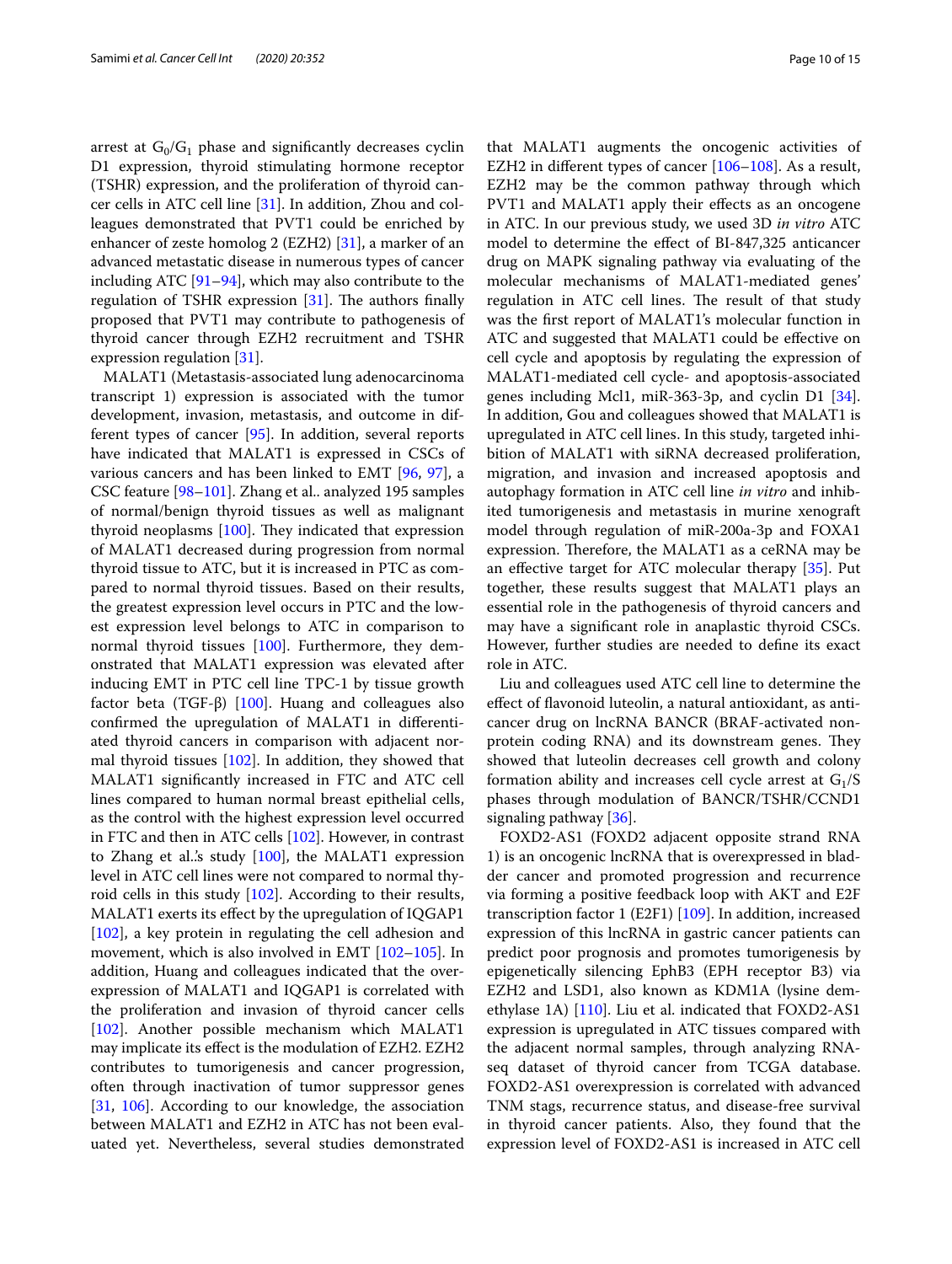lines compared with normal thyroid follicular epithelial cells. Their results showed that FOXD2-AS1 acts as a ceRNA for miR-7-5p, upregulating the expression of TERT, which increases the CSCs properties and anoikis resistance in thyroid cancer cells [[111](#page-14-5)].

The expression of PTCSC3 (Papillary thyroid carcinoma susceptibility candidate 3) is strictly thyroid-specifc and is downregulated in thyroid cancer. Wang et al.. indicated that PTCSC3 has a role in ATC by regulation STAT3/INO80 pathway. They reported that downregulation of PTCSC3 increases INO80 and MDR-1 expression through positively regulating STAT3, and thereby increasing drug resistance of ATC to Doxorubicin. Also, the results of this study indicated that INO80 infuences on pluripotent state of CSCs by positively regulating ALDH and  $CD^{133}$  as stem cell markers in ATC tissues and cell line [[38](#page-12-23)]. Fan and colleagues indicated the efect of PTCSC3 on cell growth, cell cycle, and apoptosis in ATC cell line. In this study, PTCSC3 is investigated as a competing endogenous RNA (ceRNA) for miR-574-5p [[39\]](#page-12-24). Currently, there are no evidences about the role of miR574-5p in ATC. However, several studies demonstrated that miR-574-5p plays a role in proliferation, anchorage-independent growth of cancer cells, resistance to chemotherapy, and poor prognosis in patients with various cancers [\[112,](#page-14-6) [113](#page-14-7)].

Lu and colleagues revealed that higher MANCR (Mitotically associated long non coding RNA), also known as LINC00704, expression levels are associated with shorter overall survival time in thyroid cancer patients. In this study, targeted inhibition of MANCR with siRNA decreased EMT through upregulating E-cadherin and downregulating N-cadherin and β-catenin expression, proliferation, and colony formation ability, as well as increased  $G_0/G_1$  cell cycle arrest and apoptosis in ATC cell line in vitro [\[40\]](#page-12-25).

Studies showed that PAR5 (Prader Wili/Angelman region RNA 5) is involeved in glioblastoma multiforme and its downregulation directly correlated with cancer progression [\[114\]](#page-14-8). Pllecchia et al.. assessed lncRNA expression profle of ATC tissues in comparison with normal thyroid samples through microarray. They identifed 19 upregulated and 28 downregulated lncRNAs in ATC samples. Then, they evaluated the expression of three upregulated (MIAT, BCYRN1, BIC) and three downregulated (RMST, PAR5, IPW) lncRNAs to validate the microarray results. Subsequently, they found that PAR5 signifcantly and specifcally downregulated in ATC. The restoration of PAR5 decreased colony formation ability, proliferation, and migration of ATC cell lines indicating that its downregulation contributes to ATC progression. They also showed that PAR5 interacts with EZH2 in ATC cell lines, reducing EZH2 protein levels and its binding on the E-cadherin promoter, relieving E-cadherin, as a key marker in switching EMT, from the negative regulation by EZH2 [\[41\]](#page-12-26).

First, TUG1 (Taurine up-regulated gene 1) was identifed as a potential lncRNA involved in mouse retinal development. Currently, the dysregulation of TUG1 has been reported in several cancers. Evidences revealed that TUG1 serves as ceRNA by sponging the miRNA or working via binding to polycomb repressive complex 2 (PRC2) [[115\]](#page-14-9). Lei et al. indicated that TUG1 is an oncogenic lncRNA in thyroid cancer, and it is overexpressed in ATC cell lines compared with human normal breast epithelial cells. TUG1 can increase the proliferation, invasion, migration, and EMT of ATC cells. Their findings showed that miR-145 is a potential target of TUG1, and miR-145/ ZEB1 signaling pathway mediates the function of TUG1 in ATC cells [[42\]](#page-12-27).

#### **Conclusions**

In addition to genetic and epigenetic changes, other biological mechanisms including lncRNAs play a crucial role in regulation of approximately all steps of cancer progression. LncRNAs can afect on molecular mechanisms involved in the development and progression of ATC including the regulation of epigenetic factors and expression of genes and miRNAs associated with proliferation, invasion, metastasis, cell cycle, apoptosis as well as stem cell-like properties of CSCs such as EMT and colony formation (Table [3\)](#page-6-0). For most lncRNAs, only a single experiment has evaluated the expression profle in ATC tissues and/or cells. Therefore, there is no way for comparison and verifcation studies. Consequently, further functional studies and expression profling in larger sample sizes are needed to resolve this limitation and identify novel and valid biomarkers.

Analysis of lncRNAs in ATC can be an interesting feld, which will lead to identifcation of novel diagnosis and prognosis markers, because of the advantages such as noninvasiveness and easy access. At present, only a few parts of lncRNAs have been identifed in ATC that may serve as prognosis markers such as GAS5, MIR22HG, and CASC2. Also, because of the dysregulation of Klhl14- AS, HOTAIRM1, and PCA3 during ATC development and progression, they may act as therapeutic targets. The measurement of lncRNAs in blood and fne needle aspiration biopsy of ATC patients can be useful as an adjunct to improving diagnosis and prognostication. However, further studies are required to determine the exact function of lncRNAs in the development and progression of ATC, which can contribute to the identifcation of novel and valid biomarkers, as well as possible therapeutic targets in ATC.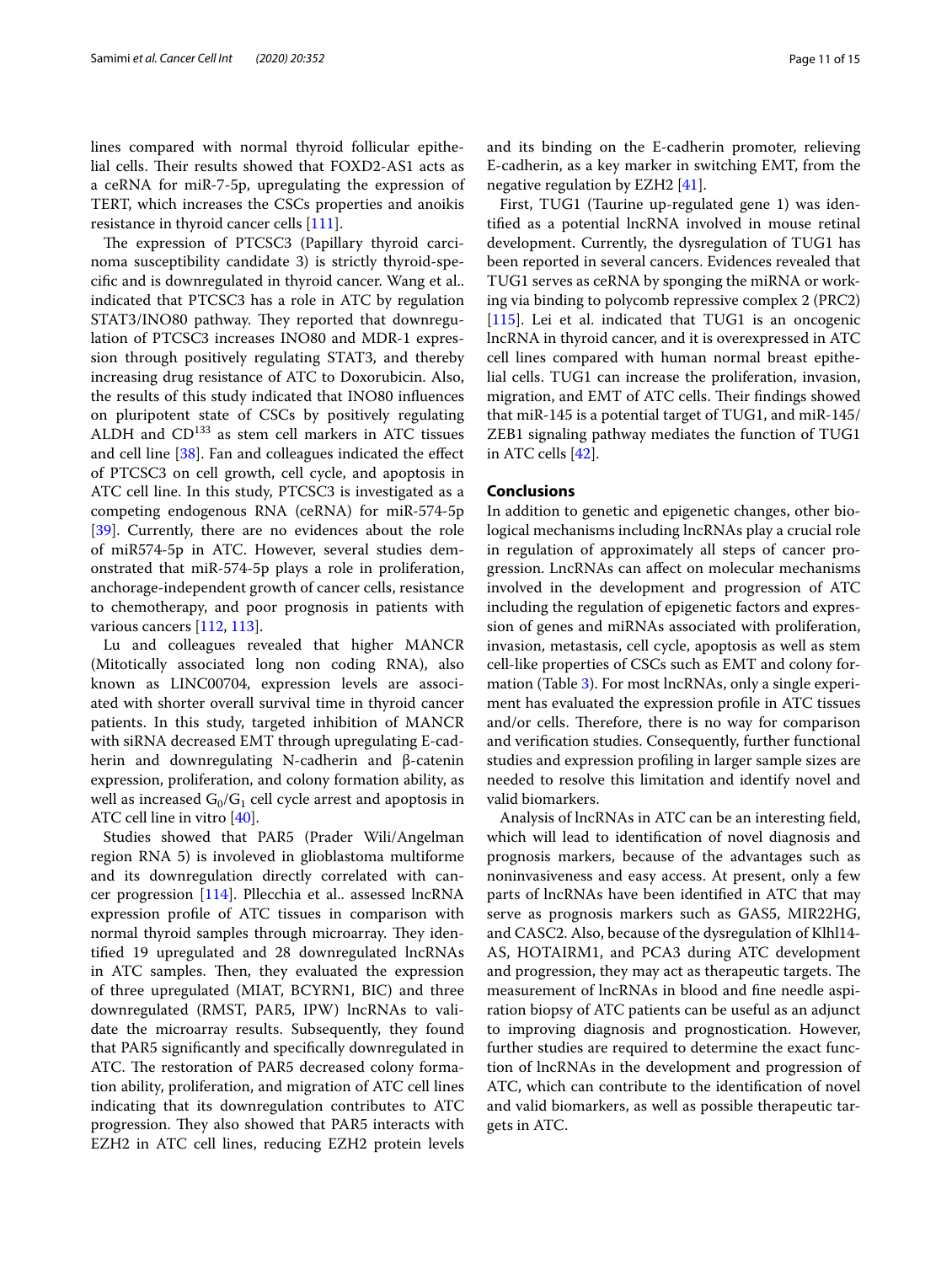#### **Abbreviations**

AKT: AKT serine/threonine kinase; ALDH1: aldehyde dehydrogenase 1; ATC : anaplastic thyroid cancer; BANCR: BRAF-activated non-protein coding RNA; BCL2: BCL2 apoptosis regulator; BCYRN1: brain cytoplasmic RNA 1; BRAF: B-raf proto-oncogene; CASC2: cancer susceptibility candidate 2; CCND1: cyclin D1; CDK6: cycling-dependent kinase 6; ceRNA: competing endogenous RNA; c-myc: avian myeocytomatosis virus oncogene cellular homolog; CSC: cancer stem cell; EMT: epithelial to mesenchymal transition; EZH2: enhancer of zeste homolog 2; FOXA1: forkhead box protein A1; FOXD2-AS1: FOXD2 Adjacent Opposite Strand RNA 1; FTC: follicular thyroid cancer; GAS5: growth arrest special 5; HCP5: HLA complex P5; HOTAIR: HOX transcript antisense RNA; HOTAIRM1: HOX antisense intergenic RNA myeloid 1; IGF: insulin growth factor; IGF1R: insulin like growth factor 1 receptor; INO80: INO80 complex ATPase subunit; iPSC: induced pluripotent stem cell; IPW: imprinted in prader-willi syndrome; IQGAP1: Ras GTPase-activating-like protein; Klhl14: kelch like family member 14; KLK7: kallikrein related peptidase 7; Linc00210: long intergenic non-protein coding RNA 210; LINC00312: long intergenic non-protein coding RNA 312; LncRNA: long noncoding RNA; MALAT1: metastasis-associated lung adenocarcinoma transcript 1; MANCR: mitotically associated long non coding RNA; MAPK: mitogen-activated protein kinase; Mcl1: myeloid cell leukemia 1; MDR-1: multidrug resistance protein 1; MET: MET protooncogene; MIAT: myocardial infarction associated transcript; miR: microRNA; MIR22HG: MIR22 host gene; miRNA: microRNA; MMP16: matrix metallopeptidase 16; cRNA: noncoding RNA; NEAT1: nuclear paraspeckle assembly transcript 1; OCT4: octamerbinding transcription factor 4; PAR5: Prader Wili/Angelman region RNA 5; PAX8: paired box 1; PCA3: prostate cancer antigen 3; PI3K: phosphatidylinositol-3-kinas; piRNA: piwi-interacting RNA; PRC2: polycomb repressive complex 2; PTC: papillary thyroid cancer; PTCSC3: papillary thyroid carcinoma susceptibility candidate 3; PVT1: plasmacytoma variant translocation 1; RAS: RAS protooncogene; RMST: rhabdomyosarcoma 2 associated transcript; RNA-seq: RNA sequencing; ROR: regulator of reprogramming; RT-PCR: reverse transcription polymerase chain reaction; ShRNA: short hairpin RNA; siRNA: small interfering RNA; SNHG15: small nucleolar RNA host gene 15; SNHG7: small nucleolar RNA host gene 7; SOX2: SRY-box transcription factor 2; SPAG9: sperm associated antigene 9; STAT3: signal transducer and activator of transcription 3; TCGA: the cancer genome atlas; TERT: telomerase reverse transcriptase; TGF-β: tissue growth factor beta; TIC: tumor-initiating cell; TNM: tumor-node-metastasis; TNRC6C-AS1: TNRC6C antisense RNA 1; TSHR: thyroid stimulating hormone receptor; TUG1: taurine up-regulated gene 1; UCA1: urothelial carcinoma-associated 1; UNC5B: unc-5 netrin receptor B; XIST: X inactive specifc transcript; ZEB1: zinc fnger E-box binding homeobox 1; ZFAS1: ZNFX1 antisense RNA 1.

#### **Acknowledgements**

Not applicable.

#### **Authors' contributions**

HS and VH create the idea. HS, HM, MAF and VH discussed the concept and designed the study. RA performed the literature search. HS, SMSJ, and SS collected and analyzed the data. HS wrote the frst draft of the manuscript. All authors read and approved the fnal manuscript.

#### **Funding**

This research did not receive any specifc grant from funding agencies in the public, commercial, or not-for-proft sectors.

#### **Availability of data and materials**

Not applicable.

**Ethics approval and consent to participate** Not applicable.

#### **Consent for publication**

Not applicable.

#### **Competing interests**

The authors declare that they have no confict of interest.

#### **Author details**

<sup>1</sup> Endocrinology and Metabolism Research Center, Endocrinology and Metabolism Clinical Sciences Institute, Tehran University of Medical Sciences, Tehran, Iran.<sup>2</sup> Cell Therapy and Regenerative Medicine Research Center,

Endocrinology and Metabolism Molecular‑Cellular Sciences Institute, Tehran University of Medical Sciences, Tehran, Iran.<sup>3</sup> Division of Cardiology, Department of Medicine, Beth Israel Deaconess Medical Center, Harvard Medical School, PERFUSE Study Group, Boston, MA, USA. 4 Evidence Based Practice Research Center, Endocrinology and Metabolism Clinical Sciences Institute, Tehran University of Medical Sciences, Tehran, Iran.<sup>5</sup> Department of Surgery, Iranian National Cancer Institute, Imam Khomeini Complex, Tehran University of Medical Sciences, Tehran, Iran. <sup>6</sup> Persian BayanGene Research and Training Center, Dr. Faghihi's Medical Genetic Center, Shiraz, Iran. 7 Department of Psychiatry and Behavioral Sciences, University of Miami Miller School of Medicine, Miami, USA. <sup>8</sup> Personalized Medicine Research Center, Endocrinology and Metabolism Clinical Sciences Institute, Tehran University of Medical Sciences, Tehran, Iran.<sup>9</sup> Endocrinology and Metabolism Research Center (EMRC), Dr. Shariati Hospital, North Kargar Ave., Tehran 14114, Iran.

#### Received: 5 May 2020 Revised: 11 June 2020 Accepted: 20 July 2020 Published online: 29 July 2020

#### <span id="page-11-0"></span>**References**

- 1. Nikiforov YE, Nikiforova MN. Molecular genetics and diagnosis of thyroid cancer. Nat Rev Endocrinol. 2011;7(10):569.
- <span id="page-11-1"></span>2. LiVolsi VA. Papillary thyroid carcinoma: an update. Mod Pathol. 2011;24(S2):1.
- <span id="page-11-2"></span>3. Fagin JA, Wells SA Jr. Biologic and clinical perspectives on thyroid cancer. N Engl J Med. 2016;375(11):1054–67.
- <span id="page-11-3"></span>4. Xing M. Molecular pathogenesis and mechanisms of thyroid cancer. Nat Rev Cancer. 2013;13(3):184.
- 5. Samimi H, Fallah P, Sohi AN, Tavakoli R, Naderi M, Soleimani M, Larijani B, Haghpanah V. Precision medicine approach to anaplastic thyroid cancer: advances in targeted drug therapy based on specifc signaling pathways. Acta Med Iran. 2017;55(3):200–8.
- <span id="page-11-4"></span>6. Samimi H, Ghadami M, Khashayar P, Soleimani M, Larijani B, Haghpanah V. MicroRNAs networks in thyroid cancers: focus on miRNAs related to the fascin. J Diabetes Metab Disord. 2013;12(1):31.
- <span id="page-11-5"></span>7. Smith N, Nucera C. Personalized therapy in patients with anaplastic thyroid cancer: targeting genetic and epigenetic alterations. J Clin Endocrinol Metab. 2015;100(1):35–42.
- <span id="page-11-6"></span>Zhang R, Hardin H, Chen J, Guo Z, Lloyd RV. Non-coding RNAs in thyroid cancer. Endocr Pathol. 2016;27(1):12–20.
- <span id="page-11-7"></span>9. Sui F, Ji M, Hou P. Long non-coding RNAs in thyroid cancer: biological functions and clinical signifcance. Mol Cell Endocrinol. 2017;469:11.
- <span id="page-11-8"></span>10. Murugan AK, Munirajan AK, Alzahrani AS. Long noncoding RNAs: emerging players in thyroid cancer pathogenesis. Endocr Relat Cancer. 2018;25(2):R59–82.
- <span id="page-11-11"></span>11. Kim D, Lee WK, Jeong S, Seol M-Y, Kim H, Kim K-S, Lee EJ, Lee J, Jo YS. Upregulation of long noncoding RNA LOC100507661 promotes tumor aggressiveness in thyroid cancer. Mol Cell Endocrinol. 2016;431:36–45.
- <span id="page-11-9"></span>12. Guo L-J, Zhang S, Gao B, Jiang Y, Zhang X-H, Tian W-G, Hao S, Zhao J-J, Zhang G, Hu C-Y. Low expression of long non-coding RNA GAS5 is associated with poor prognosis of patients with thyroid cancer. Exp Mol Pathol. 2017;102(3):500–4.
- <span id="page-11-12"></span>13. Zhang H. Targeted inhibition of long non-coding RNA H19 blocks anaplastic thyroid carcinoma growth and metastasis. J Cell Mol Med. 2019;10(1):306–15.
- <span id="page-11-13"></span>14. Wang Y, Hou Z, Li D. Long noncoding RNA UCA1 promotes anaplastic thyroid cancer cell proliferation via miR-135a-mediated c-myc activation. Mol Med Rep. 2018;18(3):3068–76.
- <span id="page-11-14"></span>15. Wang Y, Hardin H, Chu Y-H, Esbona K, Zhang R, Lloyd RV. Long noncoding RNA expression in anaplastic thyroid carcinomas. Endocr Pathol. 2019;1:8.
- <span id="page-11-15"></span>16. Chen J, Zhao D, Meng Q. Knockdown of HCP5 exerts tumor-suppressive functions by up-regulating tumor suppressor miR-128-3p in anaplastic thyroid cancer. Biomed Pharmacother. 2019;116:108966.
- <span id="page-11-10"></span>17. Credendino SC, Bellone ML, Lewin N, Amendola E, Sanges R, Basu S, Sepe R. A ceRNA Circuitry Involving the Long Noncoding RNA Klhl14-AS, Pax8, and Bcl2 Drives Thyroid Carcinogenesis. Cancer Res. 2019;79(22):5746–57.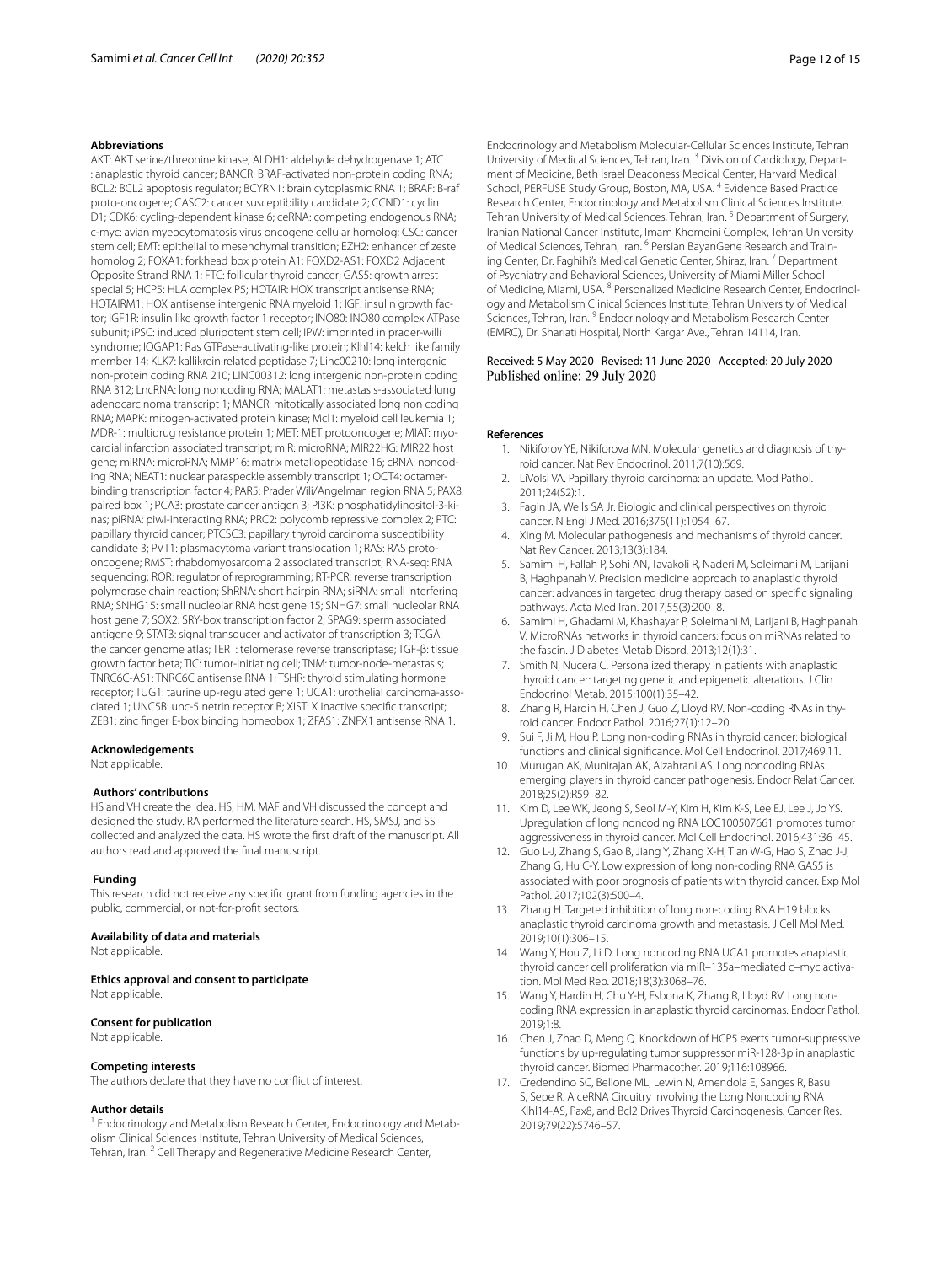- <span id="page-12-4"></span>18. Du P, Liu F, Liu Y, Shao M, Li X, Qin G. Linc00210 enhances the malignancy of thyroid cancer cells by modulating miR-195-5p/IGF1R/Akt axis. J Cell Physiol. 2020;235(2):1001–12.
- <span id="page-12-5"></span>19. Hou S, Lin Q, Guan F, Lin C. LncRNA TNRC6C-AS1 regulates UNC5B in thyroid cancer to infuence cell proliferation, migration, and invasion as a competing endogenous RNA of miR-129-5**p**. J Cell Biochem. 2018;119(10):8304–16.
- <span id="page-12-6"></span>20. Li SQ, Zhao ZJ, Li Y, Zhang Y, Dong LY, Liang Y, Mao Y, Ma JF. The long noncoding RNA AK139328 promotes the oncogenesis in thyroid cancer. Int J Clin Exp Med. 2017;10(8):11894–902.
- <span id="page-12-7"></span>21. Song WH, Lu BY, Huang YB, Dong HM, Ma XK, Zhu ZZ, Zhou R, Liu K, Huang W, Yan DQ, et al. Overexpression of long intergenic noncoding RNA LINC00312 inhibits the invasion and migration of thyroid cancer cells by down-regulating microRNA-197-3p. J Cell Biochem. 2017;37:4.
- <span id="page-12-8"></span>22. Min X, Liu K, Zhu H, Zhang J. Long noncoding RNA LINC003121 inhibits proliferation and invasion of thyroid cancer cells by suppression of the phosphatidylinositol-3-Kinase (PI3K)/Akt Signaling Pathway. Med Sci Monit. 2018;24:4592–601.
- <span id="page-12-9"></span>23. Liu H, Deng HY, Zhao YJ, Li C, Liang Y. LncRNA XIST/miR-34a axis modulates the cell proliferation and tumor growth of thyroid cancer through MET-PI3K-AKT signaling. J Exp Clin Cancer Res. 2018;37:23.
- <span id="page-12-10"></span>24. Chen L, Zhu J, Zhang LJ. Long non-coding RNA small nucleolar RNA host gene 7 is upregulated and promotes cell proliferation in thyroid cancer. Oncol Lett. 2019;18(5):4726–34.
- <span id="page-12-11"></span>25. Liu YC, Li JL, Li M, Li F, Shao Y, Wu LP. microRNA-510-5p promotes thyroid cancer cell proliferation, migration, and invasion through suppressing SNHG15. J Cell Biochem. 2019;120(7):11738–44.
- <span id="page-12-12"></span>26. Han CG, Huang Y, Qin L. Long non-coding RNA ZFAS1 as a novel potential biomarker for predicting the prognosis of thyroid cancer. Med Sci Monit. 2019;25:2984–92.
- <span id="page-12-13"></span>27. Qin L, Luo JZ, Tang XL, Han CG. Identifcation of long noncoding RNA MIR22HG as a novel biomarker in thyroid cancer. J Cell Biochem. 2019;25(2):703–10.
- <span id="page-12-2"></span>28. Xiong X, Zhu H, Chen X. Low expression of long noncoding RNA CASC2 indicates a poor prognosis and promotes tumorigenesis in thyroid carcinoma. Biomed Pharmacother. 2017;93:391–7.
- <span id="page-12-14"></span>29. Zhang H, Yu Y, Zhang K, Liu X, Dai Y, Jiao X. Targeted inhibition of long non-coding RNA H19 blocks anaplastic thyroid carcinoma growth and metastasis. Bioengineered. 2019;10(1):306–15.
- <span id="page-12-15"></span>30. Hardin H, Helein H, Meyer K, Robertson S, Zhang R, Zhong W, Lloyd RV. Thyroid cancer stem-like cell exosomes: regulation of EMT via transfer of lncRNAs. J Cell Biochem. 2018;98(9):1133–42.
- <span id="page-12-16"></span>31. Zhou Q, Chen J, Feng J, Wang J. Long noncoding RNA PVT1 modulates thyroid cancer cell proliferation by recruiting EZH2 and regulating thyroid-stimulating hormone receptor (TSHR). Tumor Biol. 2016;37(3):3105–13.
- <span id="page-12-17"></span>32. Huang JK, Ma L, Song WH, Lu BY, Huang YB, Dong HM, Ma XK, Zhu ZZ, Zhou R. MALAT1 promotes the proliferation and invasion of thyroid cancer cells via regulating the expression of IQGAP1. Biomed Pharmacother. 2016;83:1–7.
- <span id="page-12-18"></span>33. Zhang R, Hardin H, Huang W, Chen J, Asioli S, Righi A, Maletta F, Sapino A, Lloyd RV. MALAT1 long non-coding RNA expression in thyroid tissues: analysis by in situ hybridization and real-time PCR. Endocr Pathol. 2017;28(1):7–12.
- <span id="page-12-19"></span>34. Samimi H, Haghpanah V, Irani S, Arefan E, Sohi AN, Fallah P, Soleimani M. Transcript-level regulation of MALAT1-mediated cell cycle and apoptosis genes using dual MEK/Aurora kinase inhibitor "BI-847325" on anaplastic thyroid carcinoma. DARU J Pharm Sci. 2019;27(1):1–7.
- <span id="page-12-20"></span>35. Gou L, Zou H, Li B. Long noncoding RNA MALAT1 knockdown inhibits progression of anaplastic thyroid carcinoma by regulating miR-200a-3p/FOXA1. Cancer Biol Ther. 2019;20(11):1355–65.
- <span id="page-12-21"></span>36. Liu C, Lin Y, Xu J, Chu H, Hao S, Liu X, Song X, Jiang L, Zheng H. Luteolin suppresses tumor progression through lncRNA BANCR and its downstream TSHR/CCND1 signaling in thyroid carcinoma. Sci Rep. 2017;10(9):9591–8.
- <span id="page-12-22"></span>37. Liu XL, Fu QF, Li SJ, Liang N, Li F, Li CL, Sui CQ, Dionigi G, Sun H. LncRNA FOXD2-AS1 functions as a competing endogenous RNA to regulate TERT expression by sponging miR-7-5p in thyroid cancer. Front Endocrinol. 2019;10:207.
- <span id="page-12-23"></span>38. Wang X-m, Liu Y, Fan Y-x, Liu Z, Yuan Q-l, Jia M, Geng Z-s, Gu L. Lu X-b: LncRNA PTCSC3 afects drug resistance of anaplastic thyroid cancer through STAT3/INO80 pathway. Cancer Biol Ther. 2018;19(7):590–7.
- <span id="page-12-24"></span>39. Fan M, Li X, Jiang W, Huang Y, Li J, Wang Z. A long non-coding RNA, PTCSC3, as a tumor suppressor and a target of miRNAs in thyroid cancer cells. Exp Ther Med. 2013;5(4):1143–6.
- <span id="page-12-25"></span>40. Lu W, Xu Y, Xu J, Wang Z, Ye G. Identifcation of diferential expressed lncRNAs in human thyroid cancer by a genome-wide analyses. Cancer Med. 2018;7(8):3935–44.
- <span id="page-12-26"></span>41. Pellecchia S. The long non-coding RNA Prader Willi/Angelman Region RNA5 (PAR5) is downregulated in anaplastic thyroid carcinomas where it acts as a tumor suppressor by reducing EZH2 Activity. Cancers. 2020;12:1.
- <span id="page-12-27"></span>42. Lei H, Gao Y, Xu X. LncRNA TUG1 infuences papillary thyroid cancer cell proliferation, migration and EMT formation through targeting miR-145. Acta Biochim Biophys Sin. 2017;49(7):588–97.
- <span id="page-12-0"></span>43. Gupta RA, Shah N, Wang KC, Kim J, Horlings HM, Wong DJ, Tsai M-C, Hung T, Argani P, Rinn JL. Long non-coding RNA HOTAIR reprograms chromatin state to promote cancer metastasis. Nature. 2010;464(7291):1071.
- <span id="page-12-1"></span>44. He X, Liu Z, Su J, Yang J, Yin D, Han L, De W, Guo R. Low expression of long noncoding RNA CASC2 indicates a poor prognosis and regulates cell proliferation in non-small cell lung cancer. Tumor Biol. 2016;37(7):9503–10.
- <span id="page-12-3"></span>45. Liu Z, Wang W, Jiang J, Bao E, Xu D, Zeng Y, Tao L, Qiu J. Downregulation of GAS5 promotes bladder cancer cell proliferation, partly by regulating CDK6. PLoS ONE. 2013;8(9):e73991.
- <span id="page-12-28"></span>46. Hamada S, Satoh K, Miura S, Hirota M, Kanno A, Masamune A, Kikuta K, Kume K, Unno J, Egawa S. miR-197 induces epithelial–mesenchymal transition in pancreatic cancer cells by targeting p120 catenin. J Cell Physiol. 2013;228(6):1255–63.
- <span id="page-12-29"></span>47. Stairs DB, Bayne LJ, Rhoades B, Vega ME, Waldron TJ, Kalabis J, Klein-Szanto A, Lee J-S, Katz JP, Diehl JA. Deletion of p120-catenin results in a tumor microenvironment with inflammation and cancer that establishes it as a tumor suppressor gene. Cancer Cell. 2011;19(4):470–83.
- <span id="page-12-30"></span>Zou D, Wang D, Li R, Tang Y, Yuan L, Long X, Zhou Q. MiR-197 induces Taxol resistance in human ovarian cancer cells by regulating NLK. Tumor Biol. 2015;36(9):6725–32.
- <span id="page-12-31"></span>49. Björklund M, Koivunen E. Gelatinase-mediated migration and invasion of cancer cells. Biochim Biophys Acta. 2005;1755(1):37–69.
- 50. Bauvois B. New facets of matrix metalloproteinases MMP-2 and MMP-9 as cell surface transducers: outside-in signaling and relationship to tumor progression. Biochimica Biochim Biophys Acta. 2012;1825(1):29–36.
- <span id="page-12-32"></span>51. Baldini E, Toller M, Graziano F, Russo F, Pepe M, Biordi L, Marchioni E, Curcio F, Ulisse S, Ambesi-Impiombato F. Expression of matrix metallo‑ proteinases and their specifc inhibitors in normal and diferent human thyroid tumor cell lines. Thyroid. 2004;14(11):881–8.
- <span id="page-12-33"></span>52. Su W, Feng S, Chen X, Yang X, Mao R, Guo C, Wang Z, Thomas DG, Lin J, Reddy RM. Silencing of long noncoding RNA MIR22HG triggers cell survival/death signaling via oncogenes YBX1, MET, and p21 in lung cancer. Cancer Res. 2018;78(12):3207–19.
- <span id="page-12-34"></span>53. Liu Y, Li J, Li F, Li M, Shao Y, Wu L. SNHG15 functions as a tumor suppres‑ sor in thyroid cancer. J Cell Biochem. 2019;120(4):6120–6.
- <span id="page-12-35"></span>54. Li F, Hu C-P. Long non-coding RNA urothelial carcinoma associated 1 (UCA1): insight into its role in human diseases. Crit Rev Eukaryot Gene Expr. 2015;25:3.
- <span id="page-12-36"></span>55. Wang F, Li X, Xie X, Zhao L, Chen W. UCA1, a non-protein‐coding RNA up‐regulated in bladder carcinoma and embryo, infuencing cell growth and promoting invasion. FEBS Lett. 2008;582(13):1919–27.
- <span id="page-12-37"></span>56. Zhang S, Dong X, Ji T, Chen G, Shan L. Long non-coding RNA UCA1 promotes cell progression by acting as a competing endogenous RNA of ATF2 in prostate cancer. Am J Transl Res. 2017;9(2):366.
- 57. Jiao C, Song Z, Chen J, Zhong J, Cai W, Tian S, Chen S, Yi Y, Xiao Y. lncRNA-UCA1 enhances cell proliferation through functioning as a ceRNA of Sox4 in esophageal cancer. Oncol Rep. 2016;36(5):2960–6.
- <span id="page-12-38"></span>Wang Z-Q, Cai Q, Hu L, He C-Y, Li J-F, Quan Z-W, Liu B-Y, Li C, Zhu Z-G. Long noncoding RNA UCA1 induced by SP1 promotes cell proliferation via recruiting EZH2 and activating AKT pathway in gastric cancer. Cell Death Dis. 2017;8(6):e2839–9.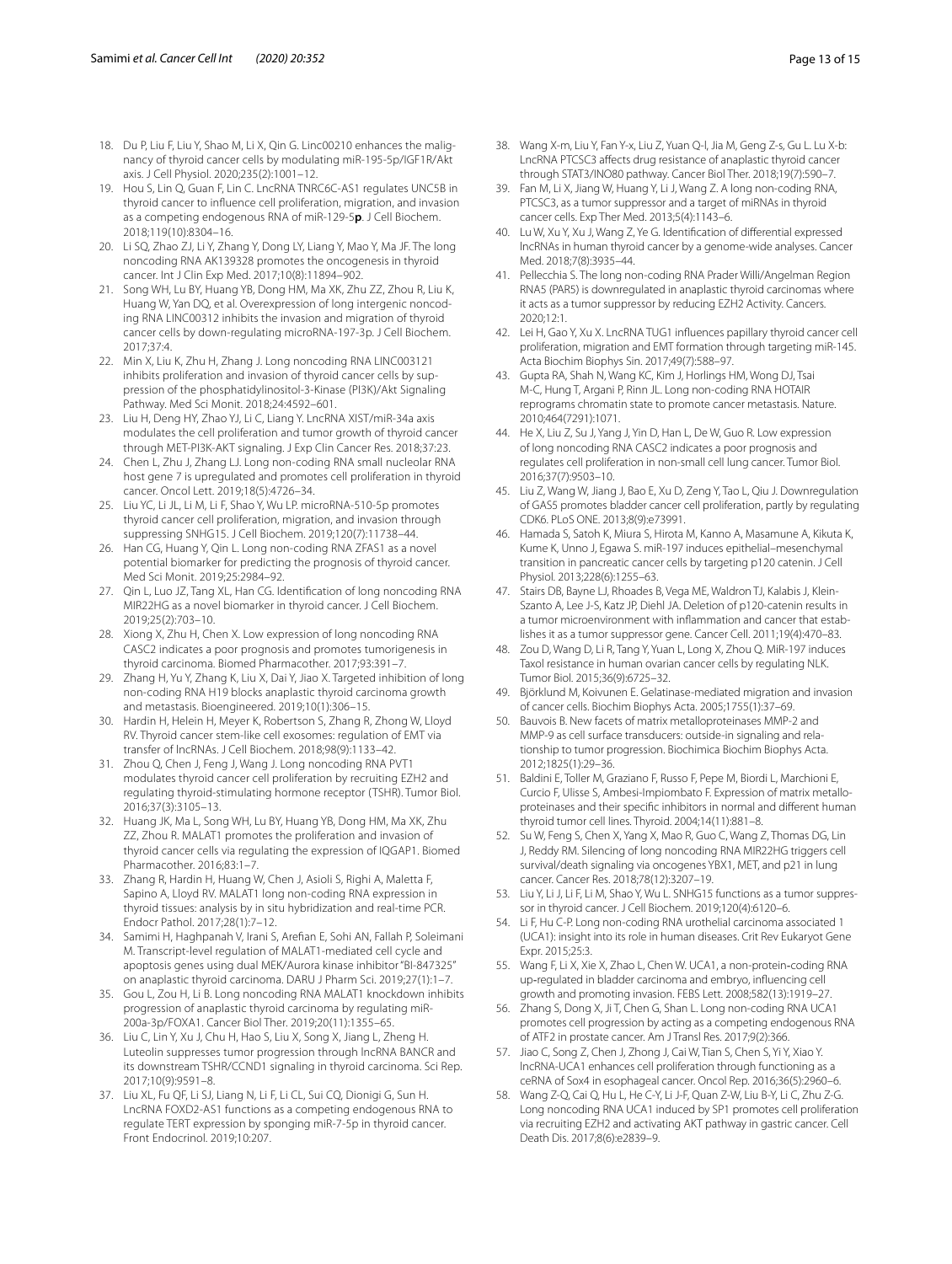- <span id="page-13-0"></span>59. Liu Y, Zong Z-H, Guan X, Wang L-l, Zhao Y. The role of long non-coding RNA PCA3 in epithelial ovarian carcinoma tumorigenesis and progression. Gene. 2017;633:42–7.
- 60. Sajjadi E, Atashi A, Tajrishi MAMH, Saei Z. Gene expression analysis of noncoding PCA3 gene in patients with chronic myeloid leukemia. J Cancer Res Ther. 2018;14(5):1079.
- <span id="page-13-2"></span>61. Luo Y, He Y, Ye X, Song J, Wang Q, Li Y, Xie X. High expression of long noncoding RNA HOTAIRM1 is associated with the proliferation and migration in pancreatic ductal adenocarcinoma. Pathol Oncol Res. 2019;25(4):1567–77.
- <span id="page-13-1"></span>62. Li Q, Dong C, Cui J, Wang Y, Hong X. Over-expressed lncRNA HOTAIRM1 promotes tumor growth and invasion through up-regulating HOXA1 and sequestering G9a/EZH2/Dnmts away from the HOXA1 gene in glioblastoma multiforme. J Exp Clin Cancer Res. 2018;37(1):1–15.
- <span id="page-13-3"></span>63. Wan L, Kong J, Tang J, Wu Y, Xu E, Lai M, Zhang H. HOTAIRM 1 as a potential biomarker for diagnosis of colorectal cancer functions the role in the tumour suppressor. J Cell Mol Med. 2016;20(11):2036–44.
- <span id="page-13-4"></span>64. Zhao W, Li L. SP1-induced upregulation of long non-coding RNA HCP5 promotes the development of osteosarcoma. Pathol Res Pract. 2019;215(3):439–45.
- <span id="page-13-5"></span>65. Yu Y, Shen H, Fang D, Meng Q, Xin Y. LncRNA HCP5 promotes the development of cervical cancer by regulating MACC1 via suppression of microRNA-15a. Eur Rev Med Pharmacol Sci. 2018;22(15):4812–9.
- <span id="page-13-6"></span>66. Teng H, Wang P, Xue Y, Liu X, Ma J, Cai H, Xi Z, Li Z, Liu Y. Role of HCP5miR-139-RUNX1 feedback loop in regulating malignant behavior of glioma cells. Mol Ther. 2016;24(10):1806–22.
- <span id="page-13-7"></span>67. Li XL, Yu H, Wu GS. Investigating the genetic association of HCP 5, SPATA 2, TNIP 1, TNFAIP 3 and COG 6 with psoriasis in C hinese population. Int J Immunogenet. 2014;41(6):503–7.
- <span id="page-13-8"></span>68. Kim J-J, Yun SW, Yu JJ, Yoon KL, Lee K-Y, Kil H-R, Kim GB, Han M-K, Song MS, Lee HD. A genome-wide association analysis identifes NMNAT2 and HCP5 as susceptibility loci for Kawasaki disease. J Hum Genet. 2017;62(12):1023–9.
- <span id="page-13-9"></span>69. Liu J, Kong C-Z, Gong D-X, Zhang Z, Zhu Y. -y: PKC α regulates netrin-1/ UNC5B-mediated survival pathway in bladder cancer. BMC Cancer. 2014;14(1):93.
- <span id="page-13-10"></span>70. An X-Z, Zhao Z-G, Luo Y-X, Zhang R, Tang X-Q, Hao D-L, Zhao X, Lv X, Liu D-P. Netrin-1 suppresses the MEK/ERK pathway and ITGB4 in pancreatic cancer. Oncotarget. 2016;7(17):24719.
- <span id="page-13-11"></span>71. Chen Z, Jia S, Li D, Cai J, Tu J, Geng B, Guan Y, Cui Q, Yang J. Silencing of long noncoding RNA AK139328 attenuates ischemia/reperfusion injury in mouse livers. PLoS ONE. 2013;8:11.
- <span id="page-13-12"></span>72. Garcia C, Bufet C, El Khattabi L, Rizk-Rabin M, Perlemoine K, Ragazzon B, Bertherat J, Cormier F, Groussin L. MET overexpression and activation favors invasiveness in a model of anaplastic thyroid cancer. Oncotarget. 2019;10(23):2320.
- <span id="page-13-13"></span>73. Li T, Xie J, Shen C, Cheng D, Shi Y, Wu Z, Deng X, Chen H, Shen B, Peng C. Amplifcation of long noncoding RNA ZFAS1 promotes metastasis in hepatocellular carcinoma. Cancer Res. 2015;75(15):3181–91.
- <span id="page-13-14"></span>74. Zhang H, Cai Y, Zheng L, Zhang Z, Lin X, Jiang N. Long noncoding RNA NEAT1 regulate papillary thyroid cancer progression by modulating miR-129‐5p/KLK7 expression. J Cell Physiol. 2018;233(10):6638–48.
- <span id="page-13-15"></span>75. Zhang P, Zuo H, Ozaki T, Nakagomi N, Kakudo K. Cancer stem cell hypothesis in thyroid cancer. Pathol Int. 2006;56(9):485–9.
- 76. Carina V, Zito G, Pizzolanti G, Richiusa P, Criscimanna A, Rodolico V, Tomasello L, Pitrone M, Arancio W, Giordano C. Multiple pluripotent stem cell markers in human anaplastic thyroid cancer: the putative upstream role of SOX2. Thyroid. 2013;23(7):829–37.
- 77. Haghpanah V, Fallah P, Naderi M, Tavakoli R, Soleimani M, Larijani B. Can‑ cer stem-like cell behavior in anaplastic thyroid cancer: A challenging dilemma. Life Sci. 2016;146:34–9.
- <span id="page-13-16"></span>78. Guo Z, Hardin H, Lloyd RV. Cancer stem-like cells and thyroid cancer. Endocr Relat Cancer. 2014;21(5):T285–300.
- 79. Mitsutake N, Iwao A, Nagai K, Namba H, Ohtsuru A, Saenko V, Yamashita S. Characterization of side population in thyroid cancer cell lines: cancer stem-like cells are enriched partly but not exclusively. Endocrinology. 2007;148(4):1797–803.
- <span id="page-13-17"></span>80. Jung CW, Han KH, Seol H, Park S, Koh JS, Lee S-S, Kim MJ, Choi IJ, Myung JK. Expression of cancer stem cell markers and epithelial-mesenchymal transition-related factors in anaplastic thyroid carcinoma. Int J Clin Exp Pathol. 2015;8(1):560.
- <span id="page-13-18"></span>81. Floor S, Van Staveren W, Larsimont D, Dumont J, Maenhaut C. Cancer cells in epithelial-to-mesenchymal transition and tumor-propagating– cancer stem cells: distinct, overlapping or same populations. Oncogene. 2011;30(46):4609.
- <span id="page-13-19"></span>82. Huang T, Alvarez A, Hu B, Cheng S-Y. Noncoding RNAs in cancer and cancer stem cells. Chin J Cancer. 2013;32(11):582.
- 83. Fatica A, Bozzoni I. Long non-coding RNAs: new players in cell differentiation and development. Nat Rev Genet. 2014;15(1):7.
- <span id="page-13-20"></span>Schmitt AM, Chang HY. Long noncoding RNAs in cancer pathways. Cancer Cell. 2016;29(4):452–63.
- <span id="page-13-21"></span>85. Pan Y, Li C, Chen J, Zhang K, Chu X, Wang R, Chen L. The emerging roles of long noncoding RNA ROR (lincRNA-ROR) and its possible mechanisms in human cancers. Cell Physiol Biochem. 2016;40(1–2):219–29.
- <span id="page-13-22"></span>86. Aiello A, Pandini G, Frasca F, Conte E, Murabito A, Sacco A, Genua M, Vigneri R, Belfore A. Peroxisomal proliferator-activated receptor-γ agonists induce partial reversion of epithelial-mesenchymal transition in anaplastic thyroid cancer cells. Endocrinology. 2006;147(9):4463–75.
- <span id="page-13-23"></span>87. Wang Y, Xu Z, Jiang J, Xu C, Kang J, Xiao L, Wu M, Xiong J, Guo X, Liu H. Endogenous miRNA sponge lincRNA-RoR regulates Oct4, Nanog, and Sox2 in human embryonic stem cell self-renewal. Dev Cell. 2013;25(1):69–80.
- <span id="page-13-24"></span>88. Gao S, Wang P, Hua Y, Xi H, Meng Z, Liu T, Chen Z, Liu L. ROR functions as a ceRNA to regulate Nanog expression by sponging miR-145 and predicts poor prognosis in pancreatic cancer. Oncotarget. 2016;7(2):1608.
- <span id="page-13-25"></span>89. Huang C, Liu S, Wang H, Zhang Z, Yang Q, Gao F. LncRNA PVT1 overexpression is a poor prognostic biomarker and regulates migration and invasion in small cell lung cancer. Am J Transl Res. 2016;8(11):5025.
- <span id="page-13-26"></span>90. Iden M, Fye S, Li K, Chowdhury T, Ramchandran R, Rader JS. The lncRNA PVT1 contributes to the cervical cancer phenotype and associates with poor patient prognosis. PLoS One. 2016;11(5):e0156274.
- <span id="page-13-27"></span>91. Masudo K, Suganuma N, Nakayama H, Oshima T, Rino Y, Iwasaki H, Matsuzu K, Sugino K, Ito K, Kondo T. EZH2 overexpression as a useful prognostic marker for aggressive behaviour in thyroid cancer. In vivo. 2018;32(1):25–31.
- 92. Borbone E, Troncone G, Ferraro A, Jasencakova Z, Stojic L, Esposito F, Hornig N, Fusco A, Orlando V. Enhancer of zeste homolog 2 overexpression has a role in the development of anaplastic thyroid carcinomas. J Clin Endocrinol Metab. 2011;96(4):1029–38.
- 93. Chase A, Cross NC. Aberrations of EZH2 in cancer. Clin Cancer Res. 2011;17:2613–8.
- <span id="page-13-28"></span>94. Kleer CG, Cao Q, Varambally S, Shen R, Ota I, Tomlins SA, Ghosh D, Sewalt RG, Otte AP, Hayes DF. EZH2 is a marker of aggressive breast cancer and promotes neoplastic transformation of breast epithelial cells. Proc Natl Acad Sci USA. 2003;100(20):11606–11.
- <span id="page-13-29"></span>95. Ma X-Y, Wang J-H, Wang J-L, Ma CX, Wang X-C, Liu F-S. Malat1 as an evolutionarily conserved lncRNA, plays a positive role in regulating proliferation and maintaining undiferentiated status of early-stage hematopoietic cells. BMC Genom. 2015;16(1)::676.
- <span id="page-13-30"></span>96. Heery R, Finn S, Cuffe S, Gray S. Long non-coding RNAs: key regulators of epithelial-mesenchymal transition, tumour drug resistance and cancer stem cells. Cancers. 2017;9(4):38.
- <span id="page-13-31"></span>97. Jiao F, Hu H, Han T, Yuan C, Wang L, Jin Z, Guo Z, Wang L. Long noncoding RNA MALAT-1 enhances stem cell-like phenotypes in pancreatic cancer cells. Int J Mol Sci. 2015;16(4):6677–93.
- <span id="page-13-32"></span>98. Hardin H, Guo Z, Shan W, Montemayor-Garcia C, Asioli S, Yu X-M, Harrison AD, Chen H, Lloyd RV. The roles of the epithelial-mesenchymal transition marker PRRX1 and miR-146b-5p in papillary thyroid carcinoma progression. Am J Pathol. 2014;184(8):2342–54.
- 99. Mani SA, Guo W, Liao M-J, Eaton EN, Ayyanan A, Zhou AY, Brooks M, Reinhard F, Zhang CC, Shipitsin M. The epithelial-mesenchymal transition generates cells with properties of stem cells. Cell. 2008;133(4):704–15.
- <span id="page-13-34"></span>100. Zhang R, Hardin H, Huang W, Chen J, Asioli S, Righi A, Maletta F, Sapino A, Lloyd RV. MALAT1 long non-coding RNA expression in thyroid tissues: analysis by in situ hybridization and real-time PCR. Endocr Pathol. 2017;28(1):7–12.
- <span id="page-13-33"></span>101. Dongre A, Weinberg RA. New insights into the mechanisms of epithelial–mesenchymal transition and implications for cancer. Nat Rev Mol Cell Biol. 2018;20:69.
- <span id="page-13-35"></span>102. Huang J-K, Ma L, Song W-H, Lu B-Y, Huang Y-B, Dong H-M, Ma X-K. MALAT1 promotes the proliferation and invasion of thyroid cancer